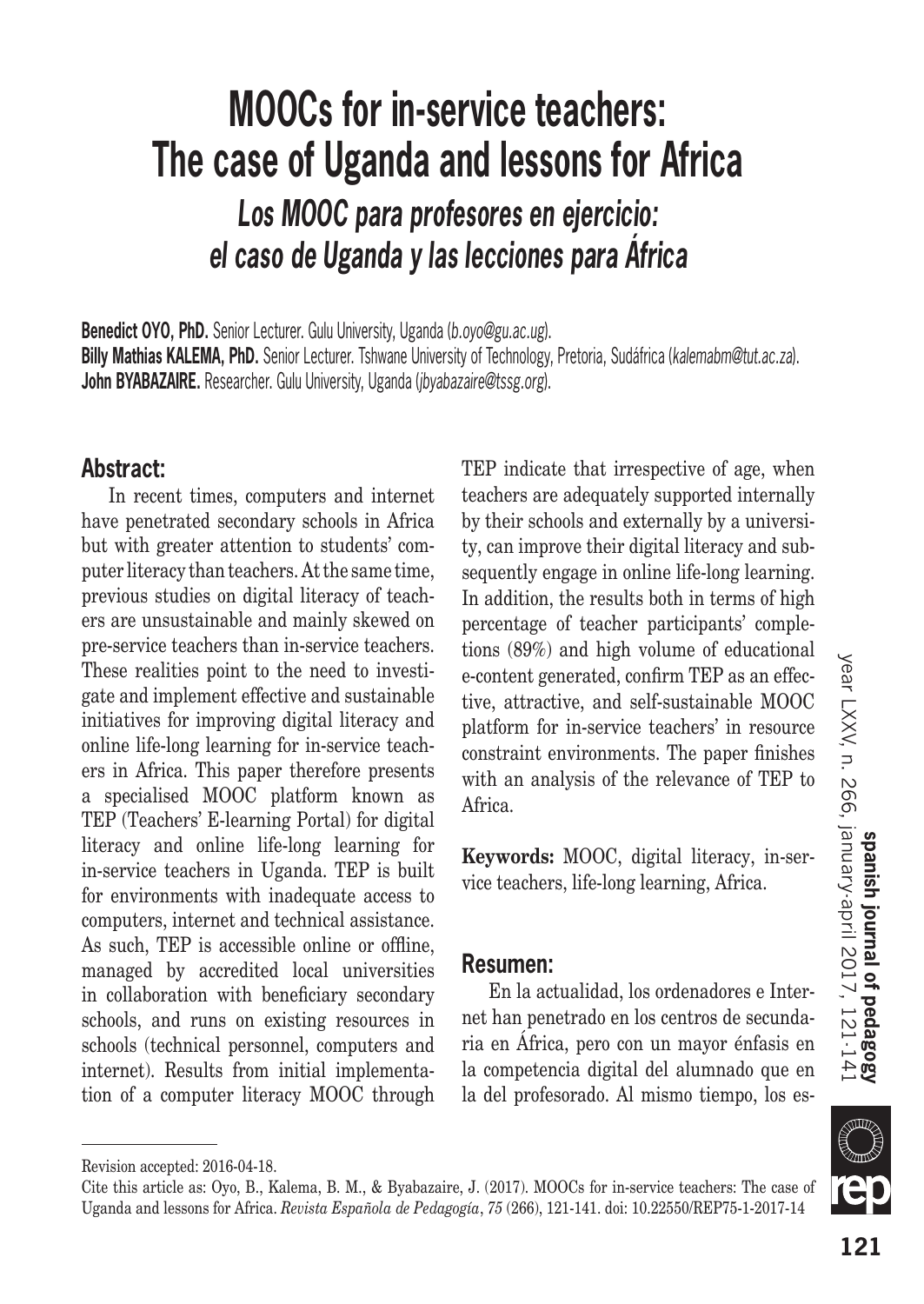tudios previos sobre competencia digital docente son insuficientes, con un enfoque más acusado en la formación antes del ejercicio docente que durante la práctica profesional. Esta situación impele a la investigación e implementación de iniciativas efectivas y sostenibles para la mejora de la competencia digital y el aprendizaje a lo largo de la vida durante la práctica profesional del profesorado africano. Este artículo presenta una plataforma MOOC conocida como TEP (Teachers' E-Learning Portal) enfocada a la competencia digital y el aprendizaje a lo largo de la vida para el profesorado en ejercicio de Uganda. TEP está construido para ambientes con un acceso deficiente a los ordenadores, Internet y asistencia técnica. Por este motivo, TEP es accesible *online* y *offline*, está dirigido por universidades locales acreditadas en colaboración con centros de secundaria y funciona con los recursos existentes en las escuelas (personal técnico, ordenadores e Internet). Los resultados del desarrollo de un curso MOOC en TEP indican que independientemente de la edad, cuando los profesores reciben una atención adecuada dentro de las escuelas y de forma externa por la universidad, pueden mejorar su competencia digital y, por consiguiente, garantizar una formación continua. Además, los resultados muestran que las tasas de finalización del profesorado son altas (89%) y se genera un gran volumen de material digital, lo que confirma al TEP como una plataforma MOOC efectiva, atractiva y autosostenible para la formación del profesorado en ejercicio en contextos de especial dificultad. El artículo finaliza con un análisis de la incidencia del TEP en África.

**Descriptores:** MOOC, competencia digital, profesorado en ejercicio, aprendizaje a lo largo de la vida, África.

#### **1. Introduction**

Research on teachers' digital literacy in Africa is limited and skewed on challenges of teachers' information technology adoption (Mooketsi & Lwarence, 2014; Ngimwa & Wilson, 2012; Oyo & Kalema, 2014; Olson and others, 2011). Olson and others (2011) for instance, present two key observations regarding the dynamics of teachers' technology adoption. First, when teachers are faced with mandates on the use of technology, they tend to use the technology for personal productivity rather than learning. Second, teachers often resist the use of technology and e-learning because of an insufficient amount of time needed to prepare new lessons or rework existing lessons using ICTs. Indeed, the issue of limited time for teachers to learn and use ICTs in their teaching has been widely reported in other country specific case studies, eg, South Africa (Mathipa & Mukhari, 2014), Kenya (Jobe, 2013), Uganda (Markon, 2013) and Ghana (Buabeng-Andoh, 2012). In the area of content development, Ngimwa and Wilson (2012) blame stagnation of open educational resources (OERs) adoption in Sub-Saharan Africa on low teachers' computer literacy. Buabeng-Andoh (2012) further claims that in-service teachers generally perceive ICTs as new technologies whose relevance to them is marginal. What is clearly missing

 $\mathbb{P}^{\mathbb{Z}}$ 

spanish journal of pedagogy<br>year LXXV, n. 266, january-april 2017, 121-141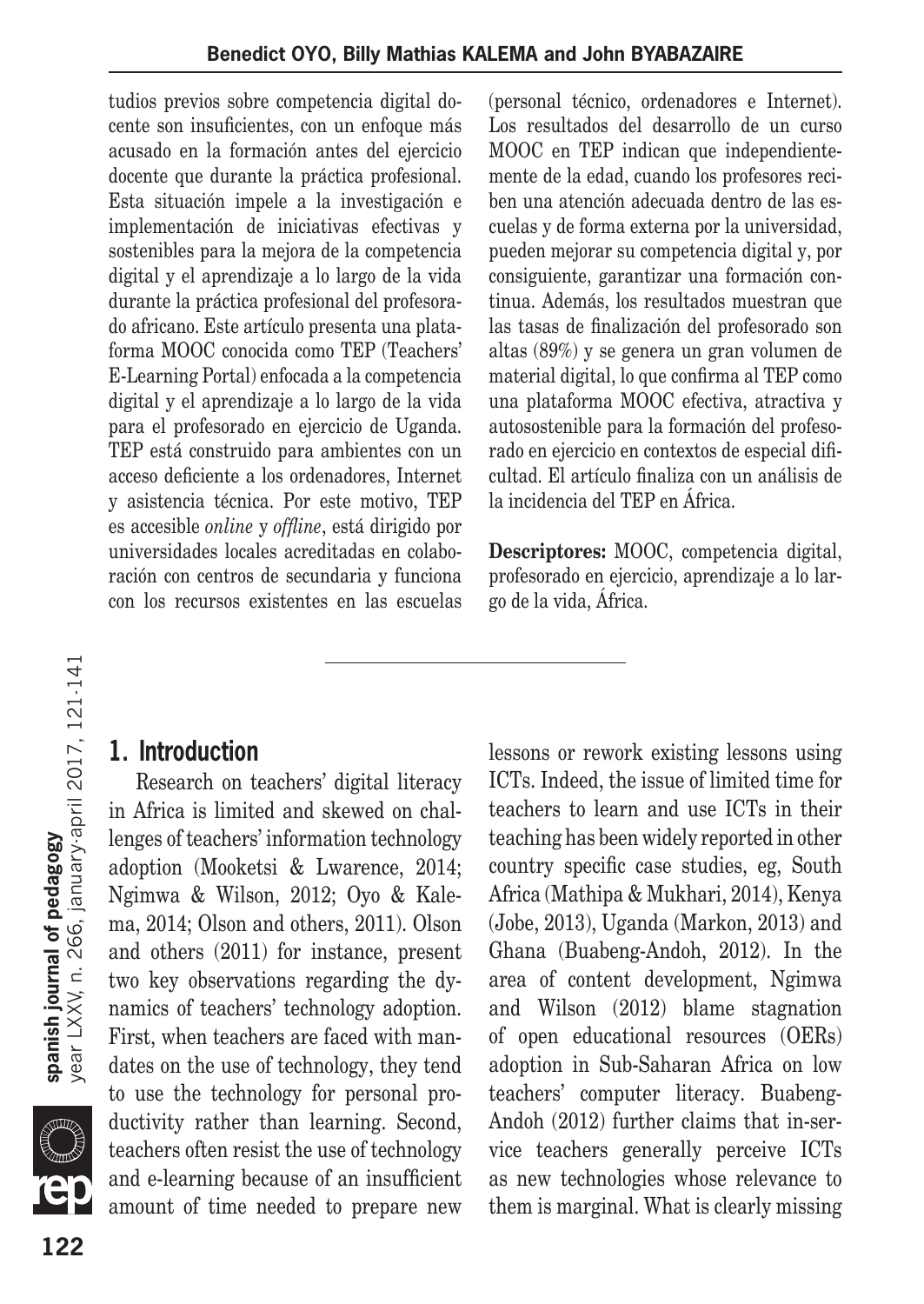in this discourse is the role of schools in supporting digital literacy and online lifelong learning for their teachers in order to fully utilise available computer infrastructure in schools.

In contrast, the Massive Open Online Courses (MOOCs) being courses designed for large numbers of participants with internet connection and without entry requirements, makes them most suitable for in-service teachers who do not only access internet but also receive technical support from their schools. The priority of our MOOC on in-service teachers has two important benefits. First, it minimises the well documented high dropout rates in traditional MOOCs due to open enrolment strategy (Jordan, 2014; Maceod, Haywood, Woodgate & Alkhatnai, 2015). Second, it gives an opportunity for local universities to offer MOOCs within their limits as opposed to traditional MOOCs that are dominated by a few platforms supported by international elite universities.

Motivated by the issues described above, in this paper, we investigate and implement an effective digital literacy and life-long learning MOOCs for in-service teachers through a participatory approach involving accredited local universities and secondary schools, and powered by a platform optimized for resource constraint environments called teachers' e-learning portal (TEP). This platform enables teachers to enrol and complete online computer literacy certification and other relevant programmes offered and supported by local universities. Teachers enrolled for MOOCs through TEP also receive additional hands-on support from technical staff in their respective schools as well as access an offline cached content on their schools' local server. The offline server synchronises with the online server (TEP) when connectivity is established. A full account of TEP is discussed in a later section of this paper after strategies for implementation of MOOCs in resource constraint environments are presented next.

## **2. Strategies for MOOCs in resource constraint environments**

Following from the previous section and recent findings in which MOOCs offered on the Coursera platform were found to be successful only in developed countries among the young, male, well-educated and employed students (Christensen and others, 2013), in this section, we explore strategies for implementation of MOOCs for in-service teachers in resource constraint environments of Africa.

Recent studies in Africa show that in-service teachers are not only intimidated by computers in schools but are also afraid to damage them (Mooketsi & Chigona, 2014; Oyo & Kalema, 2014). Other studies blame the low digital literacy of teachers on a number of issues, namely; lack of self-driven initiatives (Buabeng-Andoh, 2012; Markon, 2013), weak school management support for teachers' computer literacy programmes (Mooketsi & Chigona, 2014; Byabazaire & Oyo, 2014), and lack of enabling policies for holistic digital literacy initiatives for teachers, students and school administrators (Walls,



**SILLE**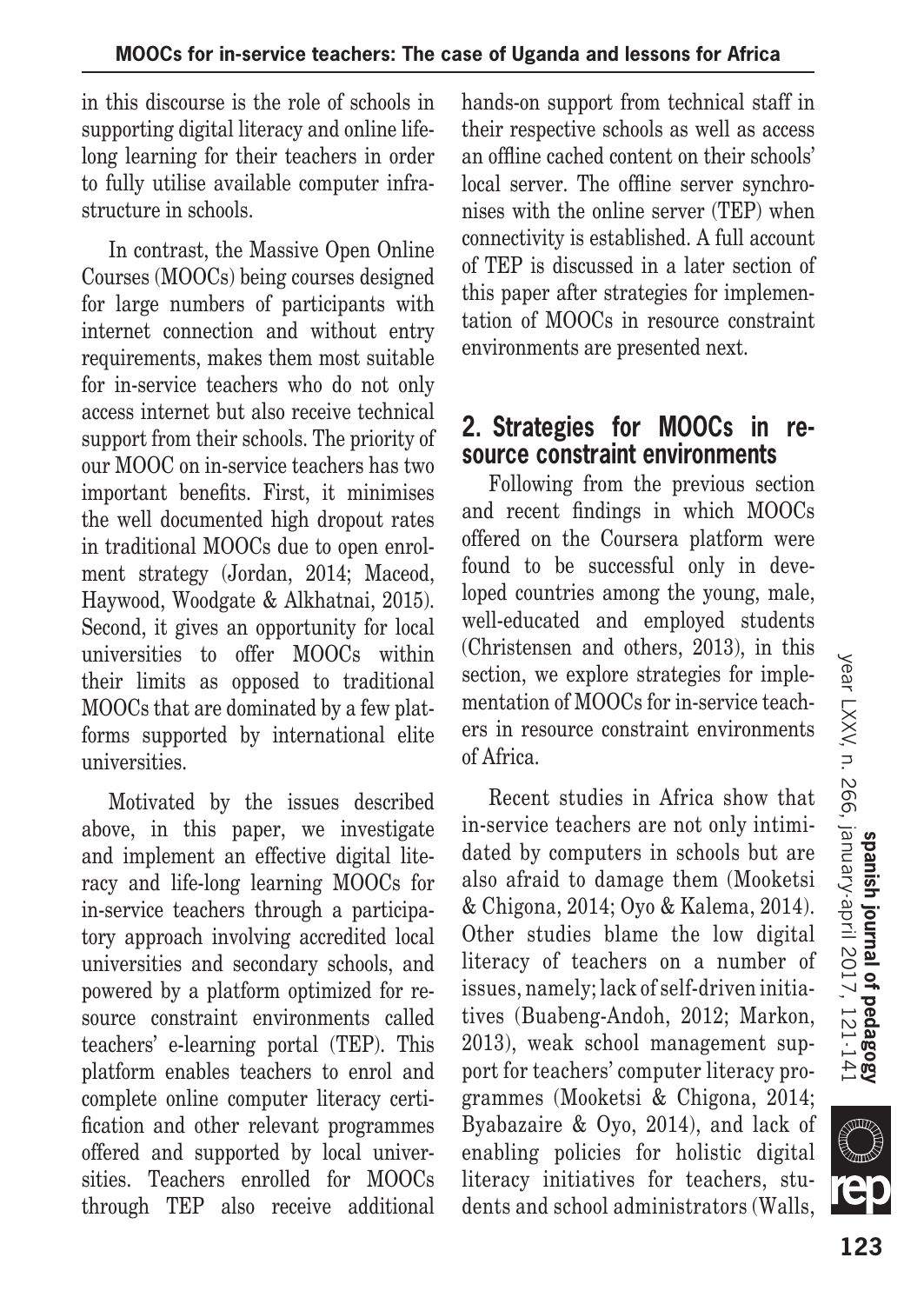Santer, Wills & Vass, 2015; Mathipa & Mukhari, 2014).

At the same time, the state of ICT integration initiatives in African secondary schools is improving, with several on-going activities on acquisition of computer infrastructure and training of students in basic computer skills. In effect, ICT has become one of the core secondary school subjects, having been introduced in most African countries over the last decade, ie, Uganda in 2004 as an optional subject before becoming compulsory in 2011 (Markon, 2013) while South Africa in early 1990 with further reinforcements in early 2000s (Mdlongwa, 2012; Mooketsi & Chigona, 2014); Nigeria in 2005 (Adomi & Kpangban, 2010); Ghana in 2008 (Amenyedzi, Lartey & Dzomeku, 2011); Cameroon in 2002 (Mbangwana, 2008); and Tanzania in 2006 (Furuholt & Kristiansen, 2007). To date, however, computers are generally accessible in most secondary schools and yet in-service teachers have remained largely computer illiterate.

Rather than engage in fault finding debate over who/what is responsible for low digital literacy of in-service teachers in Africa, effort should be directed to exploring effective digital literacy and life-long learning initiatives through MOOCs that leverage available resources in schools. To this end and from the above contention, we distil five strategies, namely: school management support, enabling policy, availability of infrastructure, internet access and funding models, necessary for successful implementation of MOOCs for in-service teachers in Africa. Based on these strategies, Table 1 gives lessons for MOOCs implementation for in-service teachers in Africa. These lessons are drawn by comparing current situations in Africa against international baselines.

Table 1. Strategies for MOOCs for in-service teachers in resource constraint environments.

| <b>Strategy</b> | <b>Current situation</b><br>in Africa | <b>Baseline case</b>    | <b>Lessons for MOOC</b><br>implementation |
|-----------------|---------------------------------------|-------------------------|-------------------------------------------|
| School ma-      | School managers are                   | School administra-      | The ideal MOOC implemen-                  |
| nagement        | generally computer                    | tors are responsible    | tation model for teachers                 |
| support         | illiterate and there-                 | for creating environ-   | starts with support from                  |
| (Byabazai-      | fore attach less value                | ments to facilitate the | the school administrators.                |
| re & Oyo,       | to teachers' digital li-              | teachers' integration   | As such, digital literacy of              |
| 2014; Oyo       | teracy. Moreover, the                 | of ICT in teaching and  | school administrators should              |
| & Kalema,       | prevailing perception                 | learning (Ottestad,     | be top priority if other rela-            |
| 2014)           | is that ICT can be                    | 2013)                   | ted programmes for teachers               |
|                 | self-learned (Mooketsi                |                         | are to succeed (see, Lorenz,              |
|                 | $&$ Chigona, 2014)                    |                         | Eickelmann & Gerick, 2015).               |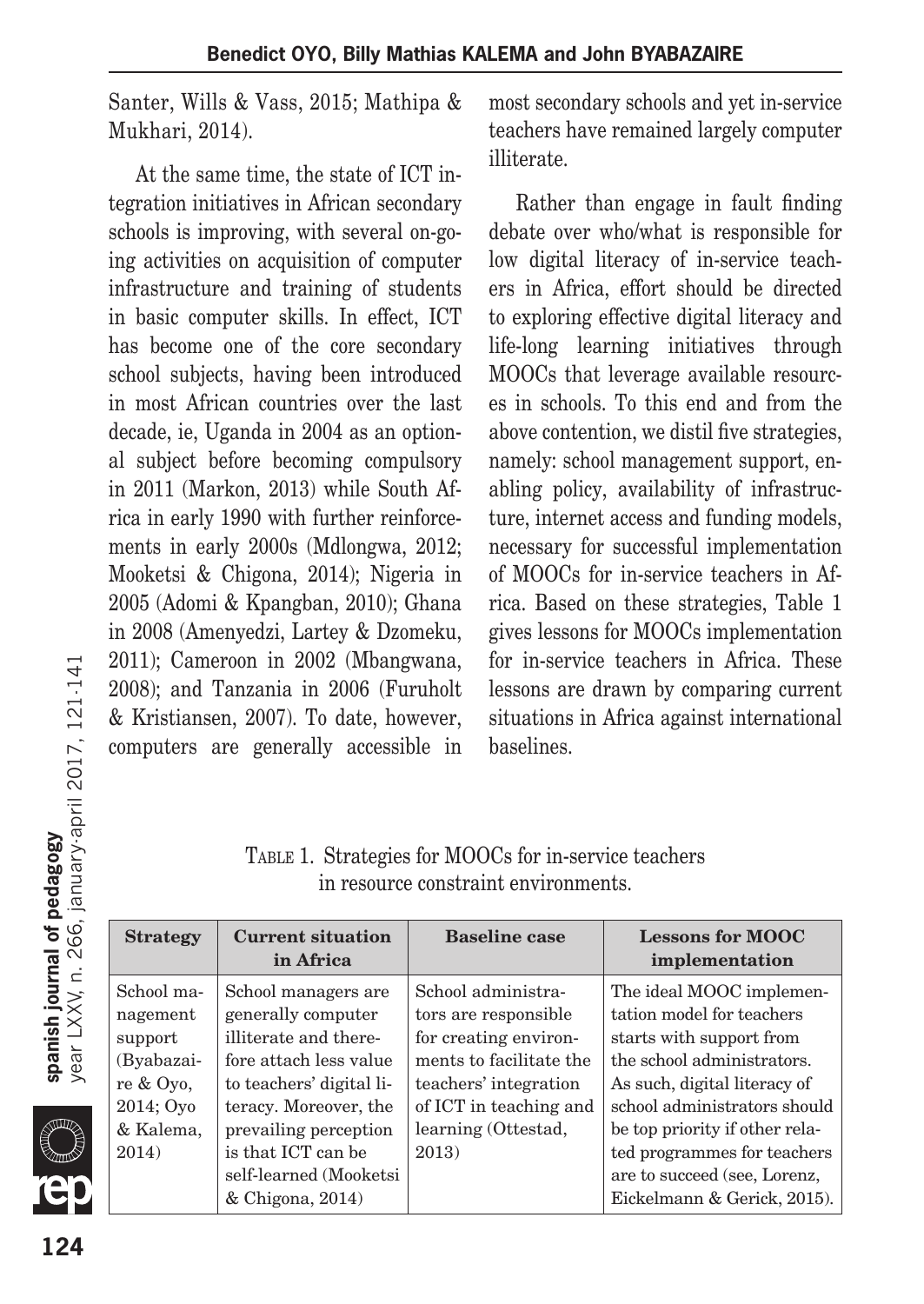| <b>Strategy</b>                                                                                     | <b>Current situation</b><br>in Africa                                                                                                                                                                                     | <b>Baseline</b> case                                                                                                                                                                                                                                     | <b>Lessons for MOOC</b><br>implementation                                                                                                                                                                                                                     |
|-----------------------------------------------------------------------------------------------------|---------------------------------------------------------------------------------------------------------------------------------------------------------------------------------------------------------------------------|----------------------------------------------------------------------------------------------------------------------------------------------------------------------------------------------------------------------------------------------------------|---------------------------------------------------------------------------------------------------------------------------------------------------------------------------------------------------------------------------------------------------------------|
| Enabling<br>policy<br>(Walls,<br>Santer,<br>Wills &<br>Vass, 2015)                                  | Policy and imple-<br>mentation strategy<br>of computer lite-<br>racy of students is<br>widespread, unlike<br>computer literacy of<br>teachers (Mathipa &<br>Mukhari, 2014; Oyo<br>& Kalema, 2014)                         | Holistic digital lite-<br>racy strategy for stu-<br>dents, teachers and<br>teaching support staff,<br>eg, DigiLit Leicester<br>project (Hall, Atkins<br>& Fraser, 2014)                                                                                  | The rising penetration of<br>computers in schools should<br>propel holistic digital<br>literacy and online life-long<br>learning for teachers and<br>school administrators                                                                                    |
| Infras-<br>tructure<br>readiness<br>(Ngima &<br>Wilson,<br>2012;<br>Warugaba<br>and others,<br>2016 | Computer-to-teacher<br>ratio is unknown.<br>However, mobile<br>phones are widely<br>accessible across all<br>sections of society<br>(Walls and others,<br>2015                                                            | One-to-one laptop pro-<br>gramme for teachers,<br>eg, digital education<br>revolution initiative<br>by the Australian<br>government (Howard,<br>Chan & Caputi, 2015).                                                                                    | Shared access to computers<br>in schools between students<br>and teachers. MOOCs can<br>leverage mobile phones<br>that are ubiquitous.                                                                                                                        |
| Internet<br>access<br>(Jordan,<br>2014;<br>Labbas $&$<br>Shaban,<br>2012)                           | Internet access is ex-<br>pensive, slow and un-<br>reliable in most parts<br>of Africa (GSMA,<br>2014; Mooketsi &<br>Chigona, 2014; Oyo &<br>Kalema, 2014).                                                               | <b>Broadband</b> internet<br>is accessible both at<br>home and schools in<br>developed countries<br>(Voogt, Erstad, Dede<br>& Mishra, 2013).                                                                                                             | Offline and online access<br>modes are important for<br>MOOC platforms. These<br>have been argued as the<br>baseline for e-education<br>programmes in Africa (see,<br>Walls and others, 2015).                                                                |
| Funding<br>mechanisms<br>(Adomi,<br>2014)                                                           | Computer access in<br>schools is largely<br>improving. Internet<br>is still expensive and<br>computer literacy<br>programmes for<br>teachers are scarcely<br>funded by African go-<br>vernments or schools<br>themselves. | Funding of ICT infras-<br>tructure, internet and<br>teachers' computer<br>literacy in the deve-<br>loped world is driven<br>by governments and/<br>or schools themselves<br>(Hall, Atkins & Fra-<br>ser, 2014; Lorenz,<br>Eickelmann & Gerick,<br>2015). | Affordable broadband con-<br>nectivity currently available<br>to higher education institu-<br>tions, eg, through Ubuntu-<br>Net Alliance for Eastern<br>and Southern Africa (https://<br>www.ubuntunet.net/),<br>should be extended to secon-<br>dary schools |

Source: prepared by the authors.

Teachers in Africa have generally been brought up in a world with limited technology and therefore find it difficult to use technology in e-education. The readiness analysis in Table 1 is consistent with the findings of a large international study

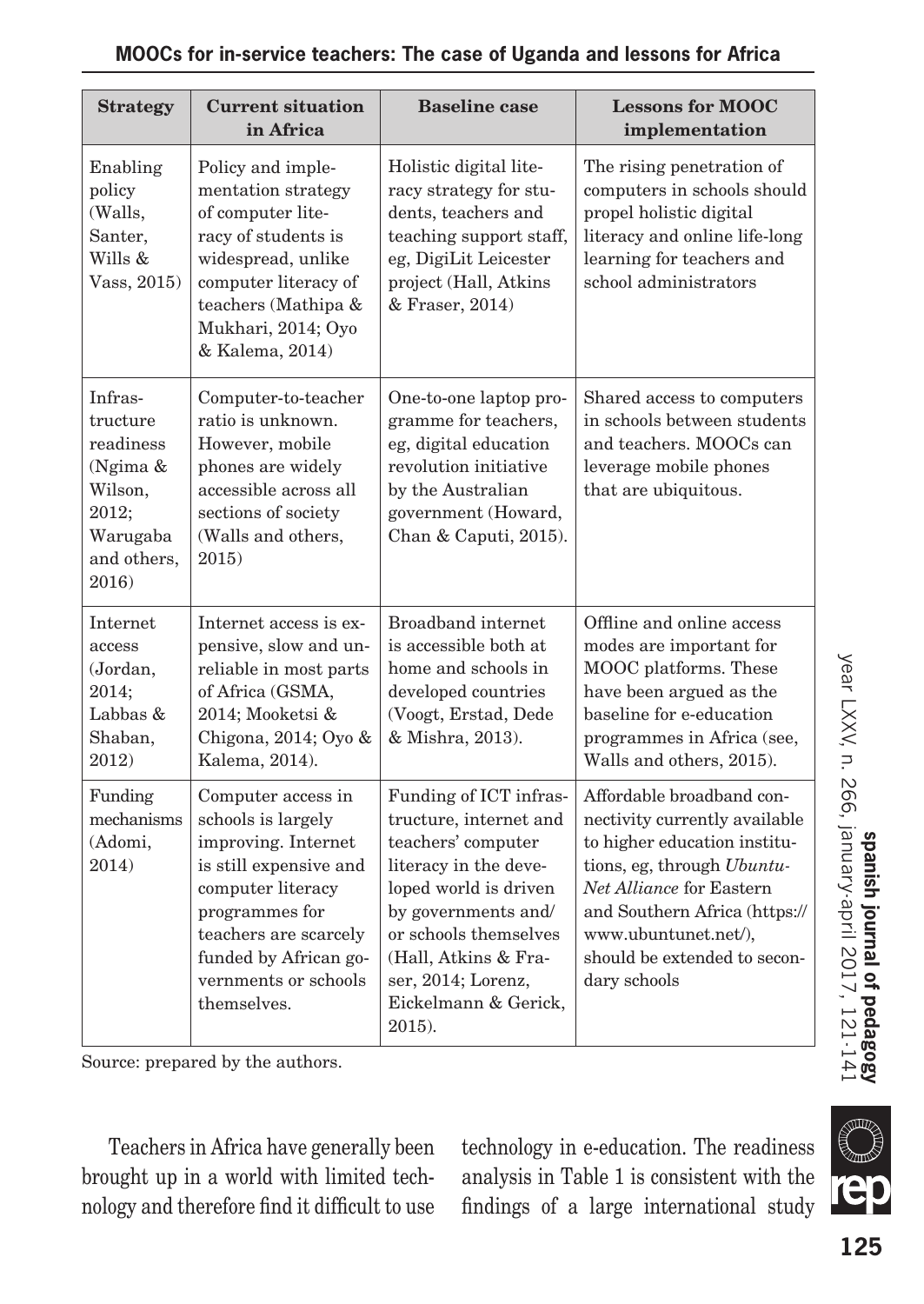(2010-2014) on computer and information literacy of secondary school students in 21 countries, that, ICT infrastructure in schools on its own is not enough to enhance the ICT competency but the efforts of the teachers and administration are more important than any other factors (Lorenz, Eickelmann & Gerick, 2015). This insight is depicted in other related studies in Africa that were initially promising but are currently unsustainable. Two of these studies are briefly discussed here.

First, the Teacher Education in Sub-Saharan Africa (TESSA) research and development initiative established by Open University UK in 2005 and currently implemented in 15 institutions in sub-Saharan Africa. By 2012, seventy five adaptable open educational resources (OER) TESSA units had been produced covering key topics in five primary school subject domains, including literacy, mathematics, science, life skills, and social studies and the arts; in four languages Arabic, English, French and Kiswahili (Murphy & Wolfenden, 2013). Since 2010, TESSA extended material development to secondary education covering science subjects, including biology, chemistry and physics (Murphy & Wolfenden, 2013). Whereas OER TESSA units have been largely portrayed as successful in a number of studies (see Murphy & Wolfenden, 2013; Wolfenden, Wolfenden, Umar, Aguti & Addel, 2010), the actual secondary science resources available on the TESSA website (see www.tessafrica. net) have stagnated on only a few topics since its initiation in 2010. In fact, the coverage in the respective subjects is rather shallow as the average number of pages for the available content is 2 pages across the five content units in all the three subjects. Moreover, new content does not seem to be available since the existing one was last uploaded by second quarter of 2012.

Second, the Kenyan cloud school (KCS), which is a MOOC containing all courses taught at the secondary school level in Kenya. KCS MOOC consist of online, on-going subjects in both English and Kiswahili with self-testing and peer assessment functions as well as digital badges and certificates awarded on completion to recognize and validate nonformal learning (Jobe, 2013). KCS is built with responsive web design to increase ubiquitous access from any device and its access is free and open to any student. The content development process is on-going collaboratively using researchers from developed western countries and Kenya. Clearly KCS is built on a solid technology and design standards, however, its long term impact depends on appropriateness of the content (notes, tests, revision exercises and video lessons) that will be developed by the Kenyan teachers, but the majority of these teachers are not computer literate.

The implementation strategies for MOOCs for in-service teachers as presented in this section, have been argued against the backdrop of challenges at the level of sustainability, accessibility and

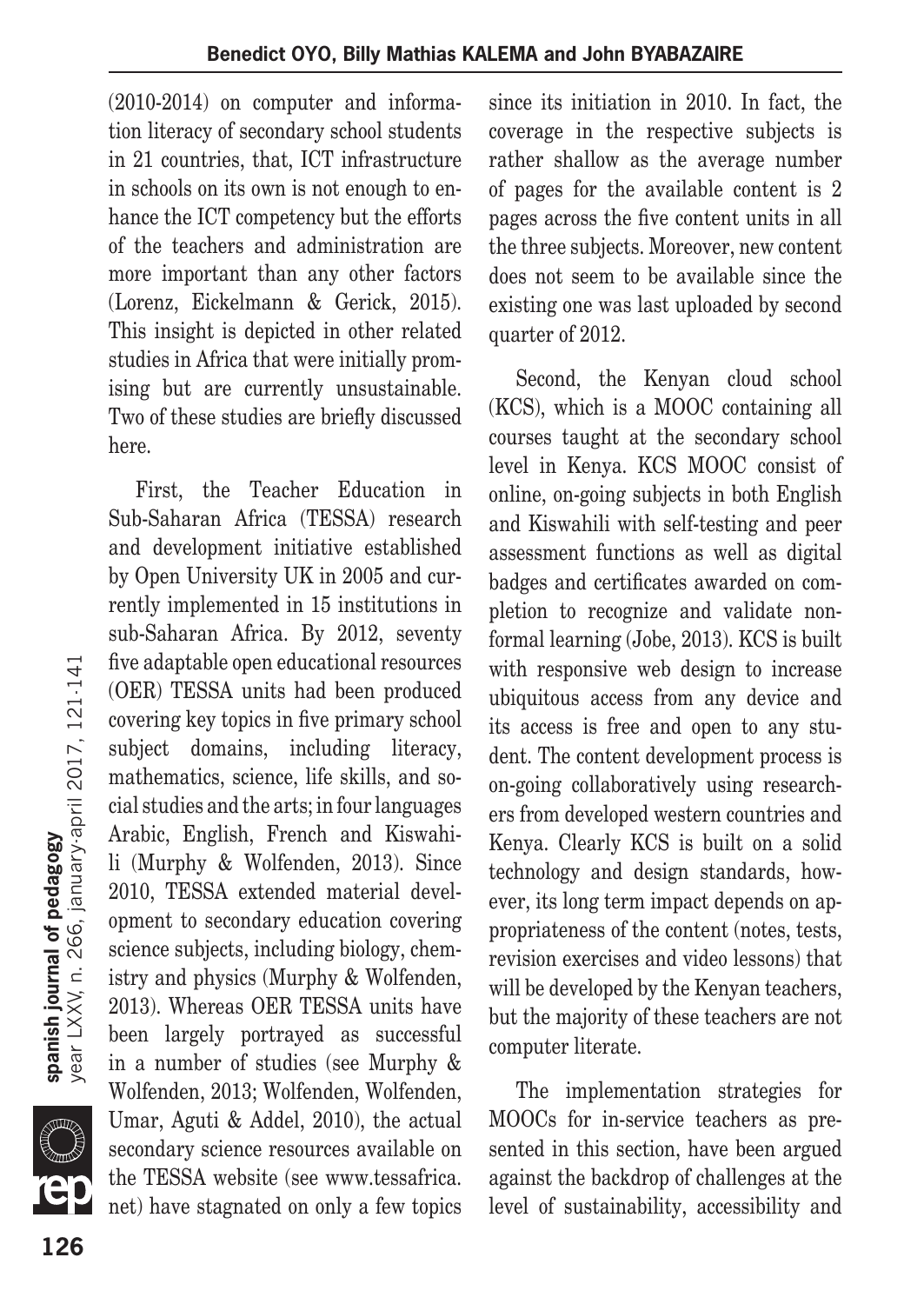teachers' digital illiteracy. The next section builds on these discussions and presents the Ugandan MOOC platform for in-service teachers.

#### **3. The Ugandan MOOC platform for in-service teachers**

In this section, we present a specialised MOOC platform known as TEP (Teachers' E-learning Portal) for digital literacy and online life-long learning for in-service teachers in Uganda. The section begins with TEP background and its justification, then the design and adoption strategy for TEP is presented. Subsequently, the preliminary results following TEP's initial roll-out are discussed.

#### **3.1. Background**

The TEP idea is linked to a series of activities that followed the Google's Computer Science for High School (CS4HS) 2012 project implemented by Gulu University and coordinated by the first author of this paper. The aim of the latter project was to re-tool secondary school ICT teachers in northern Uganda with knowledge and skills in: (1) web development using HTML5 and CSS; (2) database development using MySQL and PHP; and (3) multimedia development using Flash and Action Script. Emerging from this project was the need for further content sharing among the participants' schools which lead to the development of Mwalimu open educational resource (now accessible at *www.mwalimu.ug*) by Gulu University with additional grant from Google's 2013 CS4HS grant towards its roll-out across different regions in Uganda. Details of the participants distribution and roles in these two Google's CS4HS projects can be found in Byabazaire and Oyo (2014, p. 36-37). Through the Google CS4HS-2013 project's post workshop survey, the perspectives of digital literacy issues by all the 89 participants were sought. The perspectives rated as *strongly agree* or *agree* by at least 60% of the participants were, that in-service teachers:

— Have access to computers in their schools.

— Are aware of the usefulness of computers in teaching and learning and are awaiting external support to get them started.

— Prefer to engage computer literate users for computer services such as typing and printing tests, notes, etc, but are reluctant to perform these tasks themselves.

— Own and can operate mobile phones effectively.

— Use computers mainly for leisure, eg, playing music and watching movies.

— Need basic computer skills but are not decided on when to start acquiring these skills and how best to proceed.

— Feel that computers are not for their generation.

— Have not grasped how computers and computer applications can support teaching and learning in their respective subjects of specialisation.

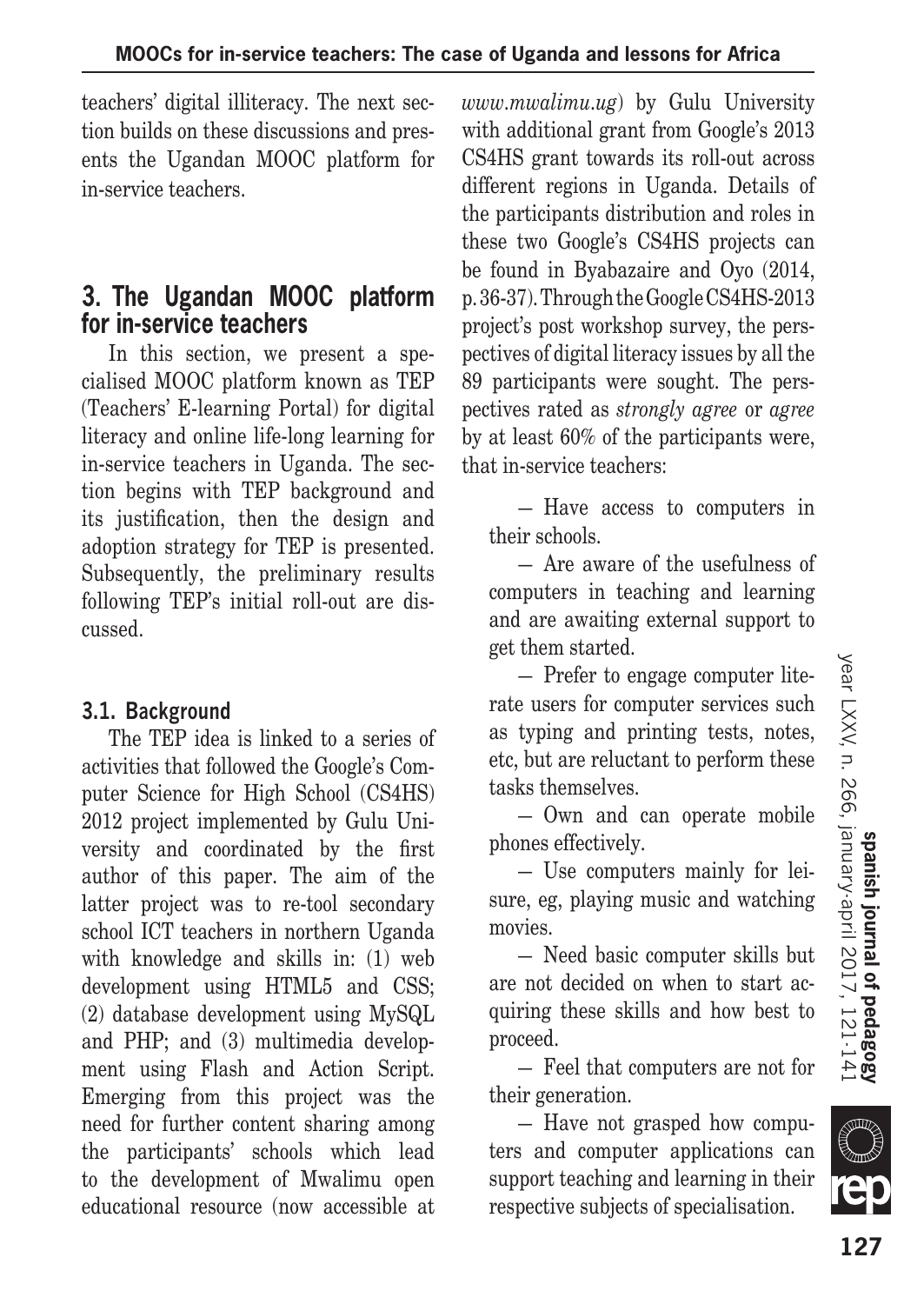— Fear that pervasive use of computers in schools places their jobs at risk and over time computers will replace them.

— Believe that computer literacy is a special skill for ICT professionals or teachers who have undergone rigorous training in ICT.

— Believe that digital literacy does not affect their productivity as classroom teachers.

— Imagine that there are no significant added advantages in adoption of ICTs in teaching and learning.

The above perspectives depict marginal benefits to in-service despite increasing computerisation in their schools. As such, the teachers' digital literacy and online life-long learning MOOC powered by TEP was conceptualised.

## **3.2. TEP design**

TEP is designed as a community outreach initiative for universities to support digital literacy of teachers in collaboration with schools. The universities, schools and teachers are the pillars of TEP and as such, the design of TEP is based on their roles. Universities and not higher education institutions are emphasised because of the overarching community outreach requirement of universities. In particular, the university roles within TEP include:

year LXXV, n. 266, january-april 2017, 121-141

spanish journal of pedagogy

— Identifying and initiating training collaboration with target schools including registering the schools and managing their logins on TEP.

— Identifying and contracting schools that are strategically located and with the necessary computing facilities as examination centres. For integrity of the online examination process, registered teachers (participants) attend their online certification examinations at their convenient examination centres. For each participant attached to an examination centre, a unique code is sent to the examination centre that activates the underlying examination. As such, participants cannot access the online examinations outside their respective examination centres.

— Managing and/or providing content in form of notes, audio books, presentations, video lessons and other forms of learning objects. The teaching content on TEP is provided by the collaborating university. The baseline content is informed but not restricted to the highly regarded International Computer Driving License (ICDL) curriculum. As a prerequisite for final certification examination, teachers registered for the TEP initiative are required to develop and submit subject specific content in reflection of skills acquired. The latter content is in turn uploaded on TEP as a benchmark for other teachers intending to enrol for TEP as well as a resource for additional electronic content access to enhance teaching and learning.

— Providing and managing examinations. New examinations are uploaded and scheduled on TEP while past examinations are archived by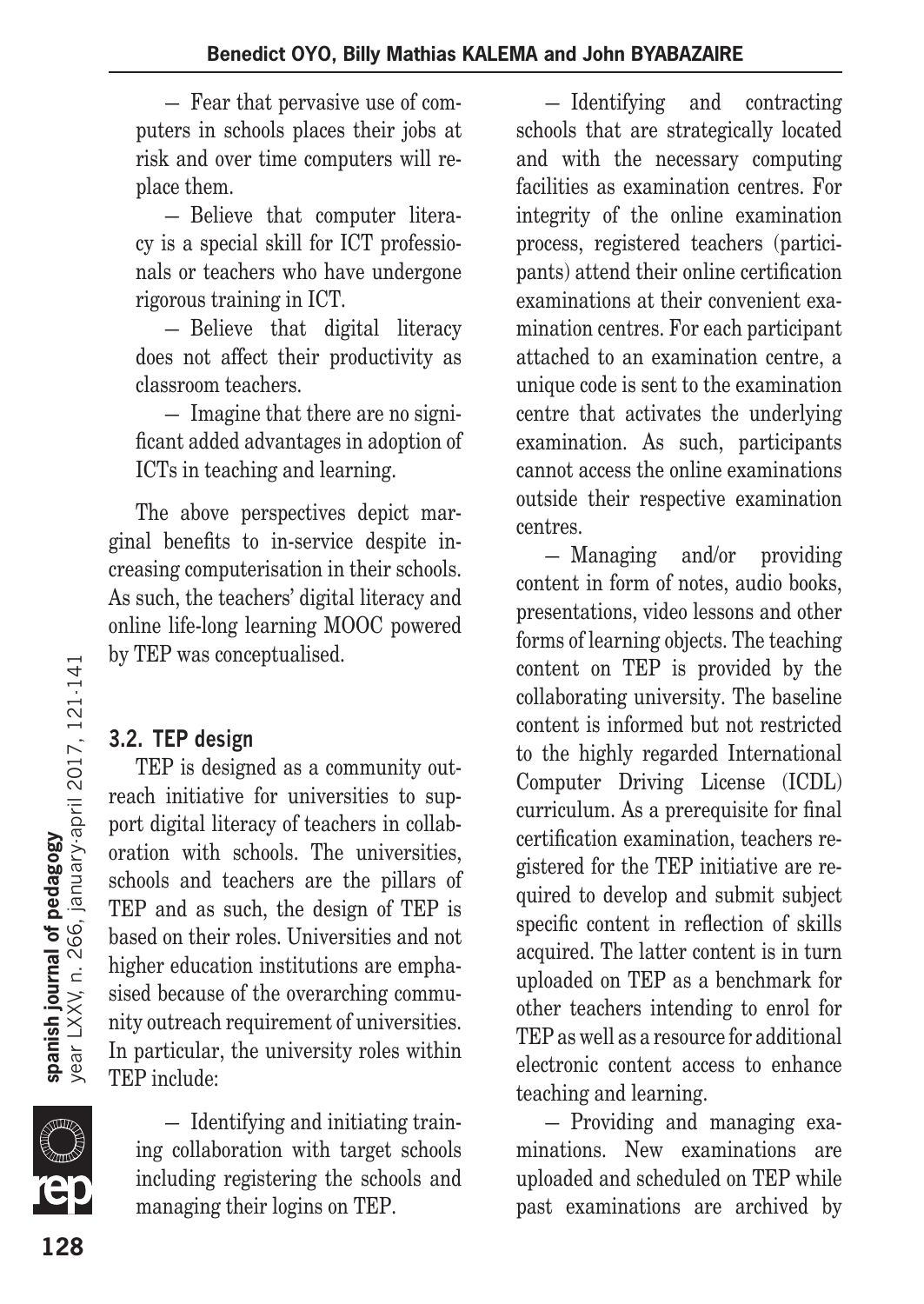year and examination period. The final course examination accounts for 50% from 50 multiple choice type questions that are marked automatically on submission. Prior to the final course examination, the participants complete their course assignments which also accounts for 50% and thus on submission of the final online course examination, a digital certificate is generated for participants whose final score is at least 60%.

— Generating and analysing reports on academic performance, completions and participants' (teachers) feedback.

Within TEP design, schools are responsible for providing access to computers and internet as well as technical personnel to their teachers. These roles include the following:

— Setting up and managing an offline server for local access by teachers undertaking TEP programmes. The offline server automatically synchronises with the online server when connectivity is established.

— Monitoring teachers' online and offline activities to ensure higher participation and completions in TEP programmes.

— Managing teachers' login accounts. A participant/teachers' login is created from the registration page but remains inactive until approved by the respective school administrator.

— Providing important feedback to the collaborating university on overall usability of TEP.

Figure 1 gives an overview of TEP underpinned by the roles of its three pillars. As shown in Figure 1, the preferred training curriculum for the teachers is at the discretion of the implementing university, but focus should be on giving teachers authentic and relevant experiences with the available tools in their subject teaching contexts and thus going beyond the traditional computer literacy training which is based solely on ICDL curriculum. For instance, a chemistry teacher needs the basic computer skills from ICDL curriculum and specific skills in using *ChemDraw*  software. Similarly, a geography teacher would need specific skills in using *Google Maps*.

As depicted by Figure 1, TEP can be implemented in two ways: first, through a one university to many schools collaboration, in which the university is the main implementing entity. Secondly, through many universities to many schools collaboration, whereby an external entity e.g., the education ministry or a funding agency would coordinate its implementation by supporting a consortium of universities and schools.

Further analysis of TEP's adoption strategy is given next.

#### **3.3. TEP adoption strategy**

The focus of TEP is to support improvement of digital literacy and online life-long learning especially among in service teachers. This is possible using the existing operational structures in schools whereby digital literate teachers and the school administration work together to

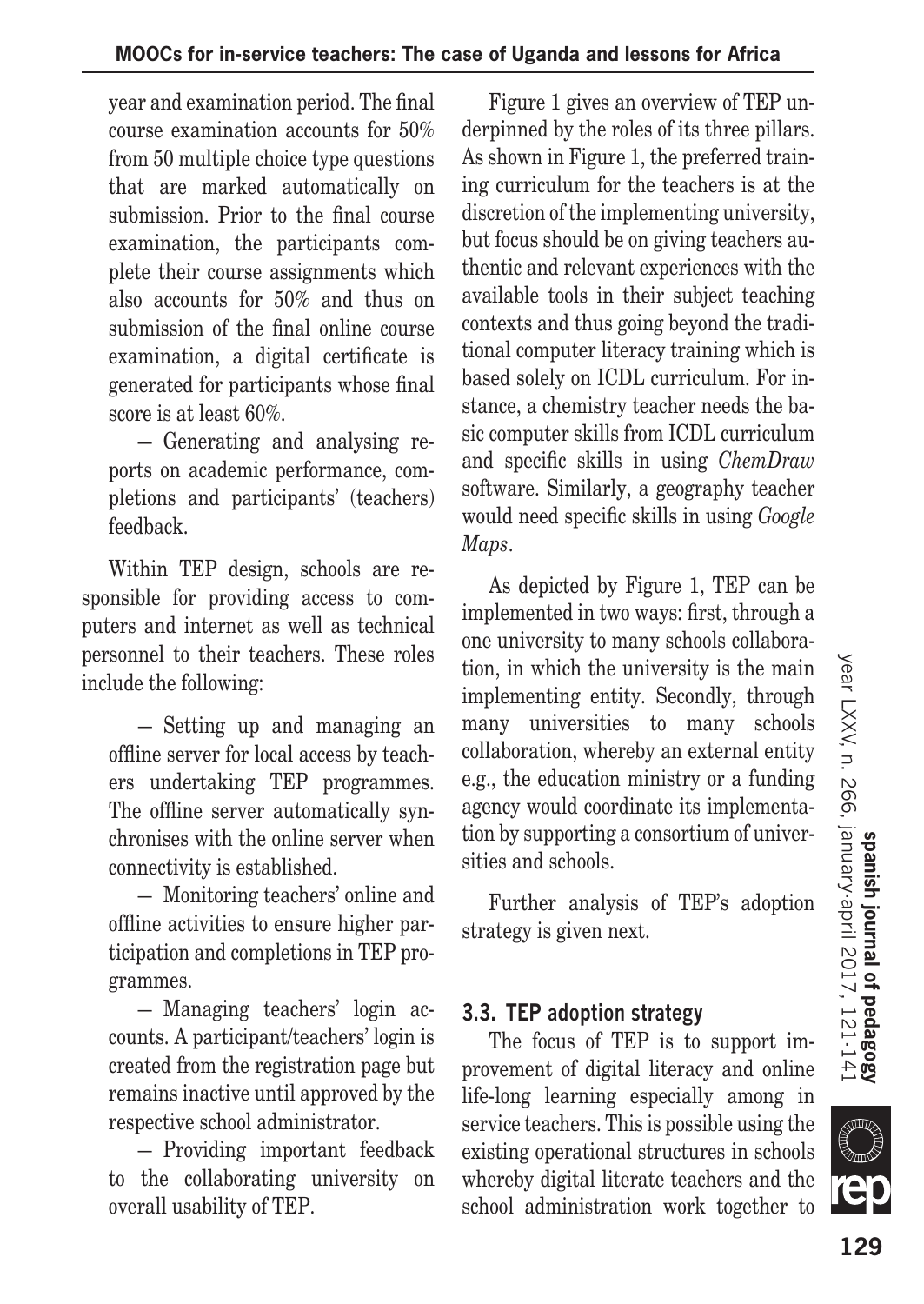#### Nº 160 **iya a la venta!**



RODRÍGUEZ · De la 5ª Avenida a la colina del Capitolio PABLO HISPÁN IGLESIAS DE



USSEL · EUROPA · Francia VIIIeva Revista unir ia JUAN PEDRO QUIÑONERO

· Andrés Trapiello, Sólo hechos (ADOLFO TORRECILLA) · Juan Meseguer, Pensamiento

# SUSCRIPCIONES:

info@nuevarevista.net www.nuevarevista.net

Una publicación de







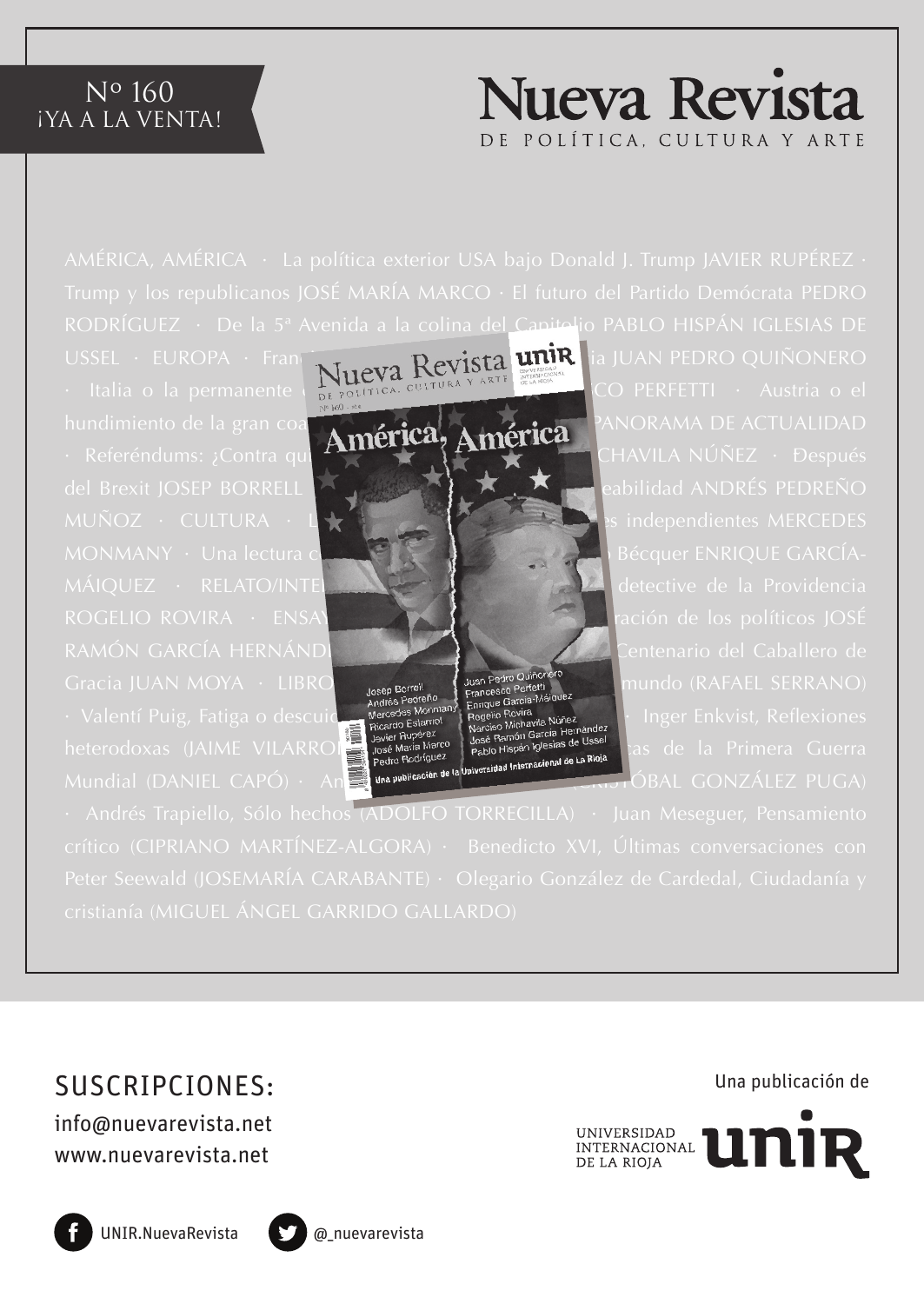

Figure 1. Overview of teachers' e-learning portal (TEP).

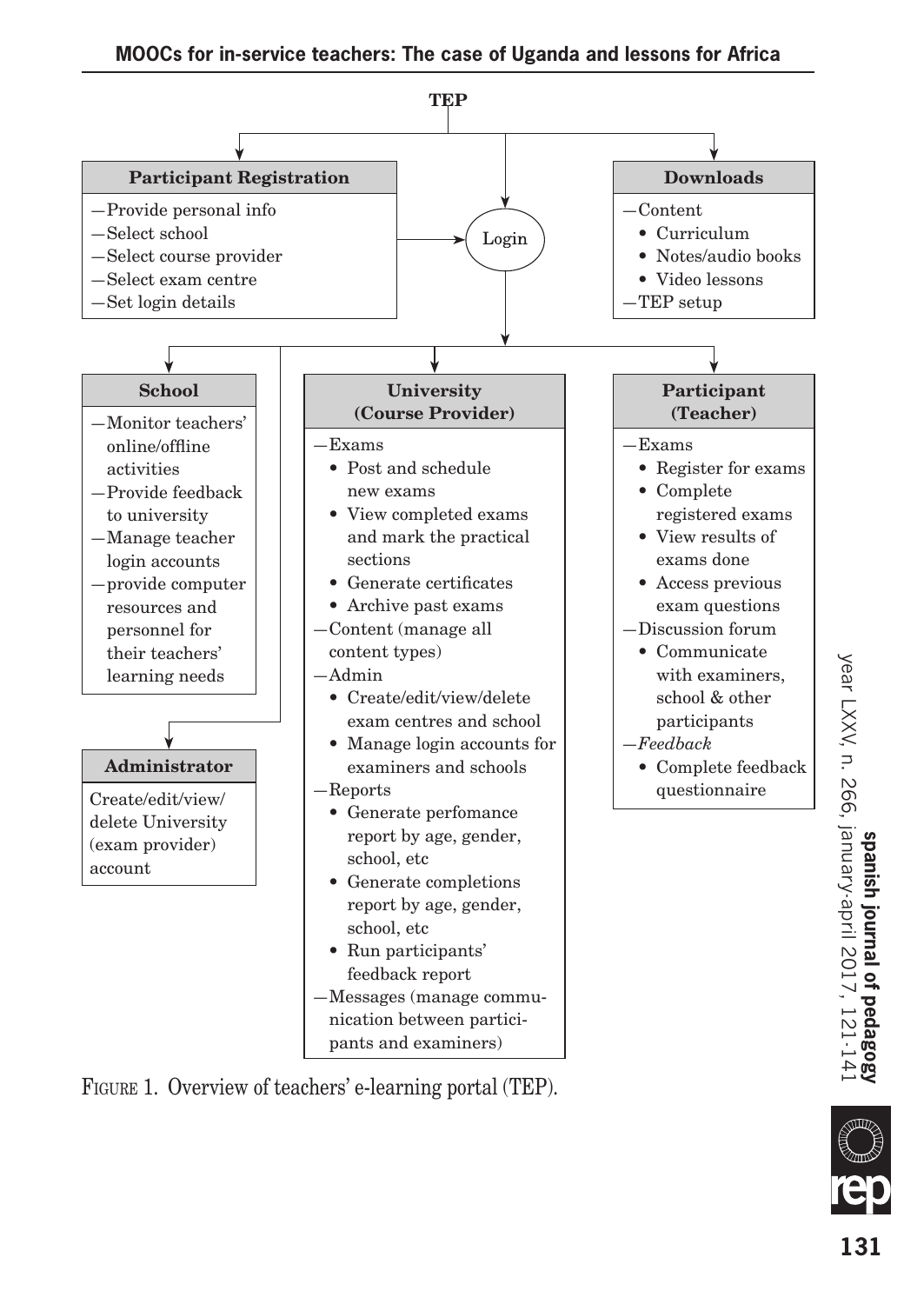support their digital illiterate colleagues. In effect, TEP as a MOOC platform for environments with limited resources is more successful when integrated within the internal school academic structures by promoting teachers' access to available computing resources and technical personnel.

At the same time, the traditional relationship between universities and schools through the school practice programme for university education students provides additional opportunity for the inservice teachers to benefit from the school practice students' digital knowledge and skills. Indeed, anecdotal evidence suggests that students on school practice have adequate digital knowledge because they undergo double ICT training during their secondary school education and first year of university education.

Given the bandwidth and connectivity challenges in Uganda and off course Africa, offline support is a necessary requirement for MOOC platforms. In the context of TEP, offline support is possible in three ways. First, by promoting a new culture in schools whereby the digital literate teachers freely support their digital illiterate colleagues. Second, by the collaborating university encouraging their students on school practice to engage with registered teachers under their university's digital literacy programme. Third, through a technological solution whereby the collaborating school sets up an offline server for local access by their teachers enrolled for MOOCs under TEP. The offline server automatically synchronises with the online server when connectivity is established.

## **4. The initial MOOC implementation through TEP**

The initial MOOC offered on TEP was under the many universities to many schools implementation strategy as already highlighted. In this respect, TEP was integrated into the prominent secondary school online space called *Mwalimu* open educational resource (OER) and accessible at *www.mwalimu. ug.* Within this space, Gulu University as the pioneer MOOC implementer, was linked to secondary schools already registered under Mwalimu OER and in the same region as Gulu University. Gulu University was preferred because the Mwalimu OER was developed under a Gulu University - Google CS4HS project as already highlighted. Following the introduction of TEP on the Mwalimu online space, the original Mwalimu OER was conveniently renamed *secondary education e-learning tool* (SEET). To date, both SEET and TEP are accessible from the same Mwalimu URL (see *www.mwalimu. ug*). This is because of the symbiotic relationship whereby SEET provides a consortium of schools for TEP, while TEP generates content for SEET. In addition, the *Mwalimu App* which gives access to SEET and TEP will soon be available on the Google Play Store.

#### **4.1. Participants**

Participants for this study were drawn from an existing pool of 172 schools reg-

e<br>Suid-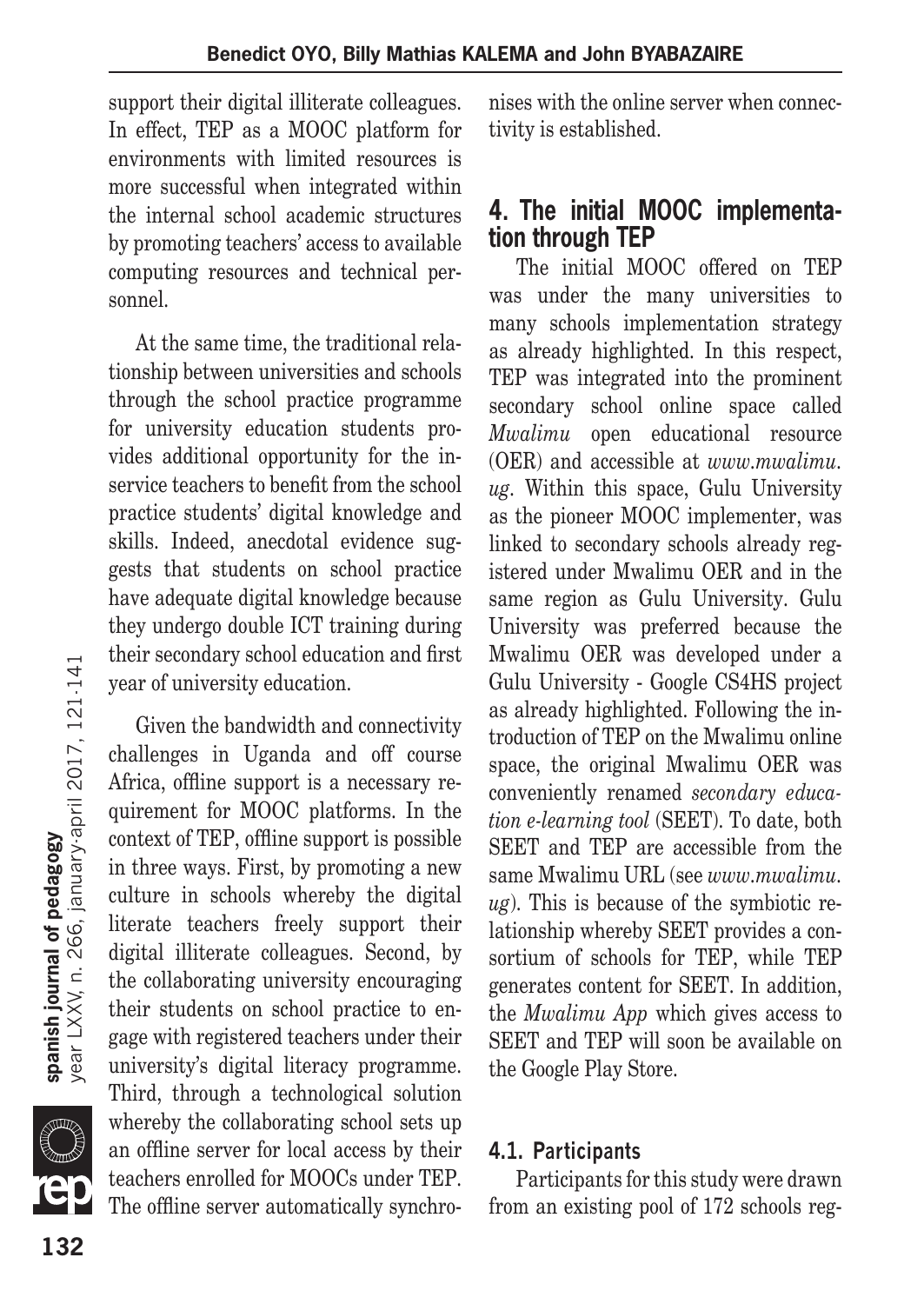istered under SEET and distributed over 48 districts in Uganda. The top four active schools were identified based on school login analysis and number of examination materials downloads during the peak period of July and September 2014. July and September are peak months because of mock and post-mock examinations downloads respectively, in preparation for the Uganda national examinations in October/November. The schools were required each to identify 30 teachers from the lowest age bracket (<26 years) to the highest age bracket (>50 years) to participate in this study. The emphasis on age was informed by Google C4HS-2013 project (Byabazaire & Oyo, 2014, pp. 15-16) and other previous research where age was found to influence digital literacy initiatives among in-service teachers (Andema, Kendrick & Norton, 2013; Mathipa & Mukhari, 2014; Labbas & Shaban, 2012). Table 2 presents the participants details. The schools labelled A to D in Table 2 are from the districts of; Gulu, Lira, Soroti and Serere, respectively. The respective population of full-time staff in these schools are 64, 76, 58 and 39, giving the percentage enrolment as shown in Table 2.

#### TABLE 2. The MOOC participants' enrolment by age.

|                 | <b>Enrolment</b> by age |              |                |                |           |       |                |                |
|-----------------|-------------------------|--------------|----------------|----------------|-----------|-------|----------------|----------------|
| <b>School</b>   | $26$                    | 26-30        | 31-35          | 36-40          | $41 - 45$ | 46-50 | >50            | $\%$ enrolment |
| <b>School A</b> | $\overline{2}$          | $\mathbf{2}$ | 5              | 5              | 6         |       | 3              | 46.9           |
| <b>School B</b> | $\mathbf{2}$            | 3            | 5              | 5              | 6         | 7     | $\overline{2}$ | 39.5           |
| School C        |                         | 3            | 5              | 6              | 4         | 9     | $\overline{2}$ | 51.7           |
| <b>School D</b> | 2                       | 3            | $\overline{4}$ | $\overline{7}$ | 5         | 5     | 4              | 76.9           |

Source: prepared by the authors.

Given the significant percentage enrolment variation as shown in Table 2, and the fact that teacher participant selection criteria was fixed on 30 persons, the selected schools in this study were evenly distributed across smaller school population (eg, school D) to larger school population (school B) continuum.

#### **5. Results**

Findings were organised by comparing digital literacy training completions by school and age group. This was based on the understanding that support from schools as well as participants age affect enrolment and completions in digital learning programmes (see Buabeng-Andoh, 2012; Mathipa & Mukhari, 2014).

#### **5.1. Computer literacy course completions by school**

One of the known challenges of MOOCs is low course completion rates of

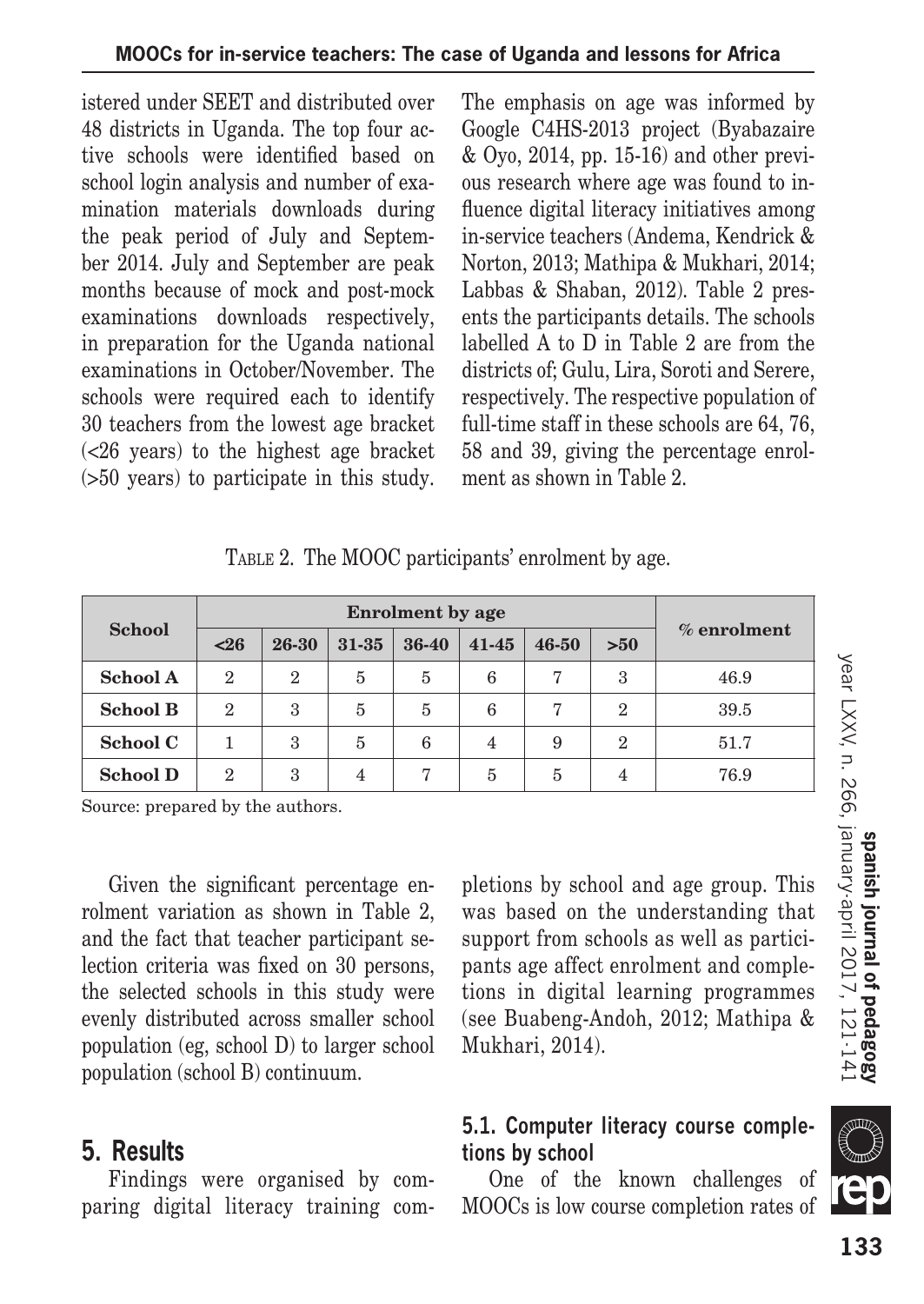between 10%-20% (Jordan, 2014). This was not the case with the computer literacy MOOC delivered on TEP that recorded high completions, i.e., 78%, 90%, 87% and 100% completions for the schools A to D respectively. A plausible explanation for the high completion rates is the effective implementation structure involving teachers, schools and universities as already discussed. In effect, high teachers' withdrawals from TEP programme, implies weakness of the respective schools in supporting the teachers. As such, school D that had 100% completions is considered more effective in supporting digital literacy of its teachers compared to School A with 78% completions.

#### **5.2. Analysis of course enrolment, completions and scores by age group**

The issue of age and digital literacy is a well-researched topic with some claims on the one hand, that older teachers who were born before computers are less likely to adopt computer applications compared younger teachers who were born in the computer age. Results from our study on the influence of age on digital literacy initiatives as shown in Figure 2 indicate that age difference was not a determinant in completions and average scores (79%) for computer literacy MOOC offered to teachers in the four secondary schools teachers by Gulu University.



FIGURE 2. Analysis of course enrolment, completions and average scores  $(\%)$  by age group.

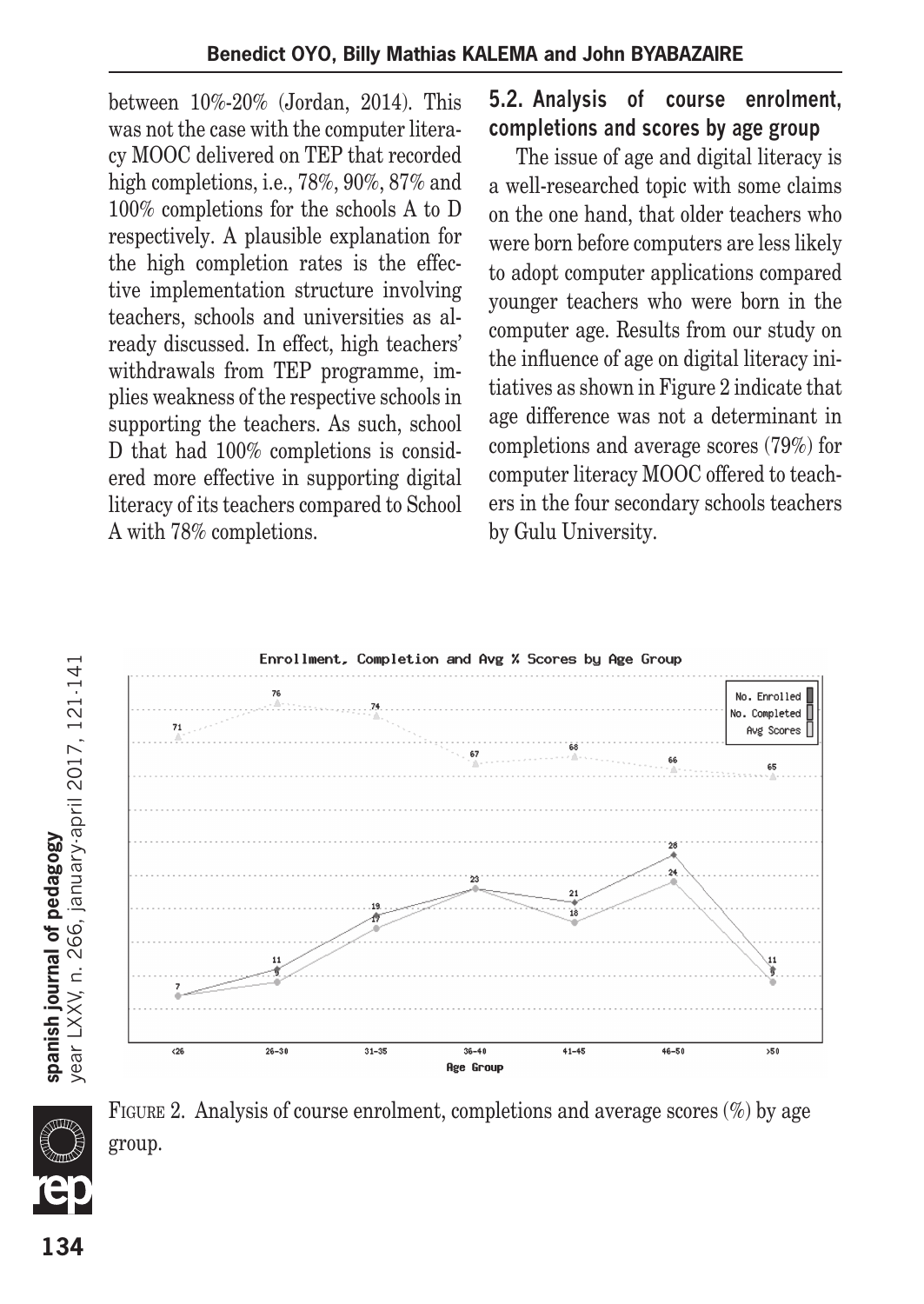In effect, Figure 2, reiterates the importance of effective support mechanism for teachers involved in digital literacy MOOC by their schools, without which the teachers' course completions and final scores would decline.

## **6. Discussion**

Teachers' digital literacy is at the centre of e-education since digital literate teachers do not only influence students' access to e-resources but are directly responsible for development of e-resources. As for Uganda, the small number of active computer literate teachers is responsible for the low volume and quality of educational e-resources. In the context of the initial MOOC implementation in this paper, digital literacy of in-service teachers was addressed concurrently with development of e-resources. This is reflected by results from 120 teachers who enrolled for the basic computer training MOOC for which 107 completed, generating 107 content units. After further moderation of the content generated for duplication and to ensure relevance and quality, the units were reduced to 73, distributed over 7 subjects including mathematics, chemistry, physics, biology, geography, commerce, history and English. The moderated content units (notes or animated tutorials) are accessible without any restrictions from TEP's 'companion' application called secondary education e-learning tool (SEET).

Compared to other related initiatives in Africa, eg, TESSA's secondary education e-resources, as already discussed, that has existed since 2010 but with stagnated content, the initial TEP results both in terms of high ratio of teacher participants' completions (89%) and high volume of e-content generated, makes TEP an effective and attractive MOOC platform for in-service teachers' digital literacy and life-long learning needs.

| Challenge      | <b>Evidence</b>                                                   | <b>Mitigation</b>                                                                                                                                               | <b>Context</b>                                                                                                                         |
|----------------|-------------------------------------------------------------------|-----------------------------------------------------------------------------------------------------------------------------------------------------------------|----------------------------------------------------------------------------------------------------------------------------------------|
|                | of the challenge                                                  | strategy                                                                                                                                                        | of TEP                                                                                                                                 |
| Sustainability | Content on TESSA's<br>online platform has<br>stagnant since 2012. | Explore self-sustaina-<br>ble strategies such as<br>school management su-<br>pport and commitment<br>of the target group (see,<br>Warugaba and others,<br>2016) | Explicit emphasis on<br>commitment of the<br>collaborating parties<br>(universities and<br>schools) as well as the<br>target teachers. |

Table 3. Analysis of TEP effectiveness for resource constraint environments.

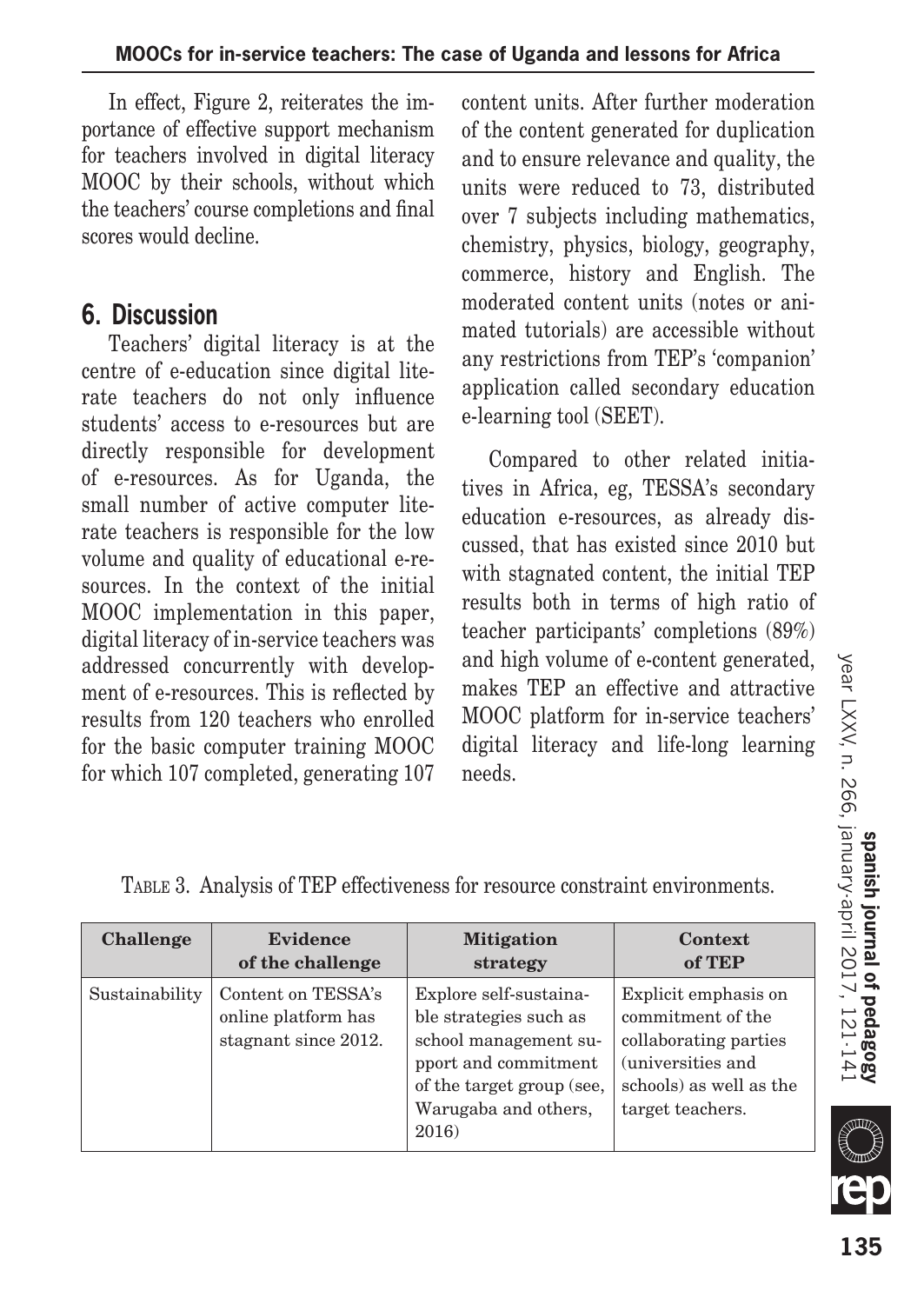| Challenge             | <b>Evidence</b><br>of the challenge                                                                                                                                                                                                                        | <b>Mitigation</b><br>strategy                                                                                                                                                                                                                                                                  | Context<br>of TEP                                                                                                                                                                                                                                          |
|-----------------------|------------------------------------------------------------------------------------------------------------------------------------------------------------------------------------------------------------------------------------------------------------|------------------------------------------------------------------------------------------------------------------------------------------------------------------------------------------------------------------------------------------------------------------------------------------------|------------------------------------------------------------------------------------------------------------------------------------------------------------------------------------------------------------------------------------------------------------|
| Accessibility         | In the context of<br>Africa, internet access<br>that enables MOOC<br>participation is expen-<br>sive, slow, unreliable<br>and often unavailable<br>(GSMA, 2014; Oyo &<br>Kalema, 2014).                                                                    | Offline and online<br>access should be<br>promoted concurrently<br>for MOOCs. Walls and<br>others $(2015)$ maintain<br>that offline platforms<br>are more important<br>than online platforms<br>for building sustainable<br>South African (and in-<br>deed African) e-educa-<br>tion strategy. | Implementation of<br>both online and offline<br>access modes. Offline<br>access is by design<br>managed by the school<br>through a local cached<br>content server that<br>synchronises with the<br>online server when<br>connectivity is establi-<br>shed. |
| Digital lite-<br>racy | There are no expli-<br>cit digital literacy<br>support strategies for<br>in-services teachers<br>in previous studies,<br>ie, TESSA emphasi-<br>ses digital literacy of<br>pre-service teachers<br>and KCS engages<br>already digital literate<br>teachers. | Teachers' digital<br>literacy initiatives are<br>more successful when<br>integrated into school<br>programmes.                                                                                                                                                                                 | Digital literacy and<br>life-long learning of<br>in-service teachers are<br>at the centre of TEP.                                                                                                                                                          |

Source: prepared by the authors.

In order to comprehend the importance of TEP results, a comprehensive comparison with related initiatives in Africa is necessary. To this end, the generic challenges to MOOCs in resource constraint environments in the context of sustainability and accessibility (Warugaba and others, 2016) as well as digital illiteracy of teachers (Oyo and Kalema, 2014) is examined in Table 3.

Whereas the primary focus of TEP is supporting digital/computer literacy of in-service teachers, its implementation strategy involving teachers, schools and a local university, creates a unique opportunity for teachers' lifelong learning. The collaborating university under TEP is challenged to develop and deliver other relevant short courses for teachers' continuous educational development. Gulu University that pioneered TEP has developed other short courses for teachers including learning objects development, computer networking, computer repair, computer security, business process outsourcing and project management. These can be adapted by other intending universities in Africa.

From the feedback on user satisfaction, namely on how the teacher participants'

**ym**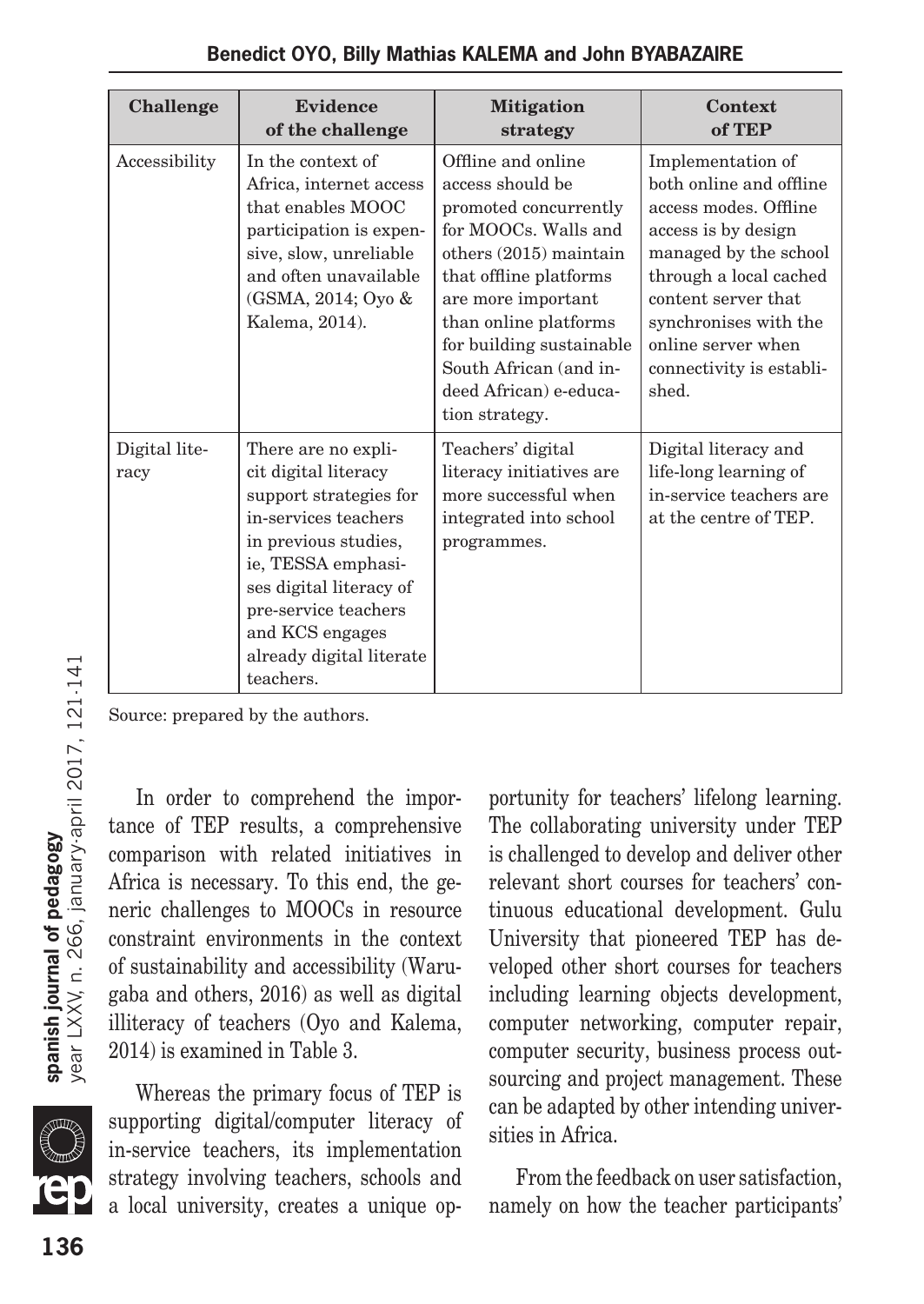made use of the learning resources and how TEP influenced peer-to-peer collaboration, we learned that the teachers who participated in the training programme attracted other teachers who were either resistant to or afraid of computer skills training. Furthermore, through word of mouth, other schools that were not initially part of the training programme, requested for inclusion in the next training phase. The focus now is to create more awareness among schools and universities on MOOCs driven by TEP for digital literacy and online life-long learning of in-service teachers. This will create a critical mass of digital literate teachers and ultimately impact on existing and future e-learning initiatives in schools. We now end this discussion with the relevance of TEP to Africa.

#### **6.1. Relevance of TEP to Africa**

Africa is known for scarcity of resources in the key development areas including education. New interventions are therefore challenged to maximise impact with minimal funding. TEP is specifically designed to thrive in an environment of limited funding and/or limited internet access provided the collaborating partners (local universities and schools) are committed to their roles. The importance of TEP as a platform for implementing MOOCs for in-service teachers, in the context of Africa's situations is underscored by the following:

1. Enabling access through online and offline modes. One of the key premises of TEP is provision for caching of digital content on an offline content server of the participating school for local access by teachers' on MOOCs. The offline server functions without constant internet connection and synchronises with the online server when connectivity is established. This is particularly important since internet access in many communities in Africa is expensive, slow, unreliable and often unavailable (GSMA, 2014; Oyo and Kalema, 2014).

2. Empowering schools to monitor and support study progress of their teachers thereby ensuring high completion rates. TEP as a MOOC platform for teachers' digital literacy and life-long learning is not immune to low completion rates in MOOCs (Christensen and others, 2013; Jordan, 2014). However, the high completion rate expected from TEP enabled MOOCs as already demonstrated by the preliminary results in this paper is partly due to the support by schools to their teachers. As such, the magnitude of teachers' withdrawals from TEP enabled MOOCs reciprocate into the quality of support and monitoring by their schools.

3. Minimising or eliminating costs by leveraging existing resources. TEP is designed to use existing resources to support digital literacy and life-long learning of in-service teachers. From the university side, part of the existing web hosting space for university website and academic staff time under outreach provisions are the main resources. The schools resources are the existing computers, internet subscrip-

**SILLE**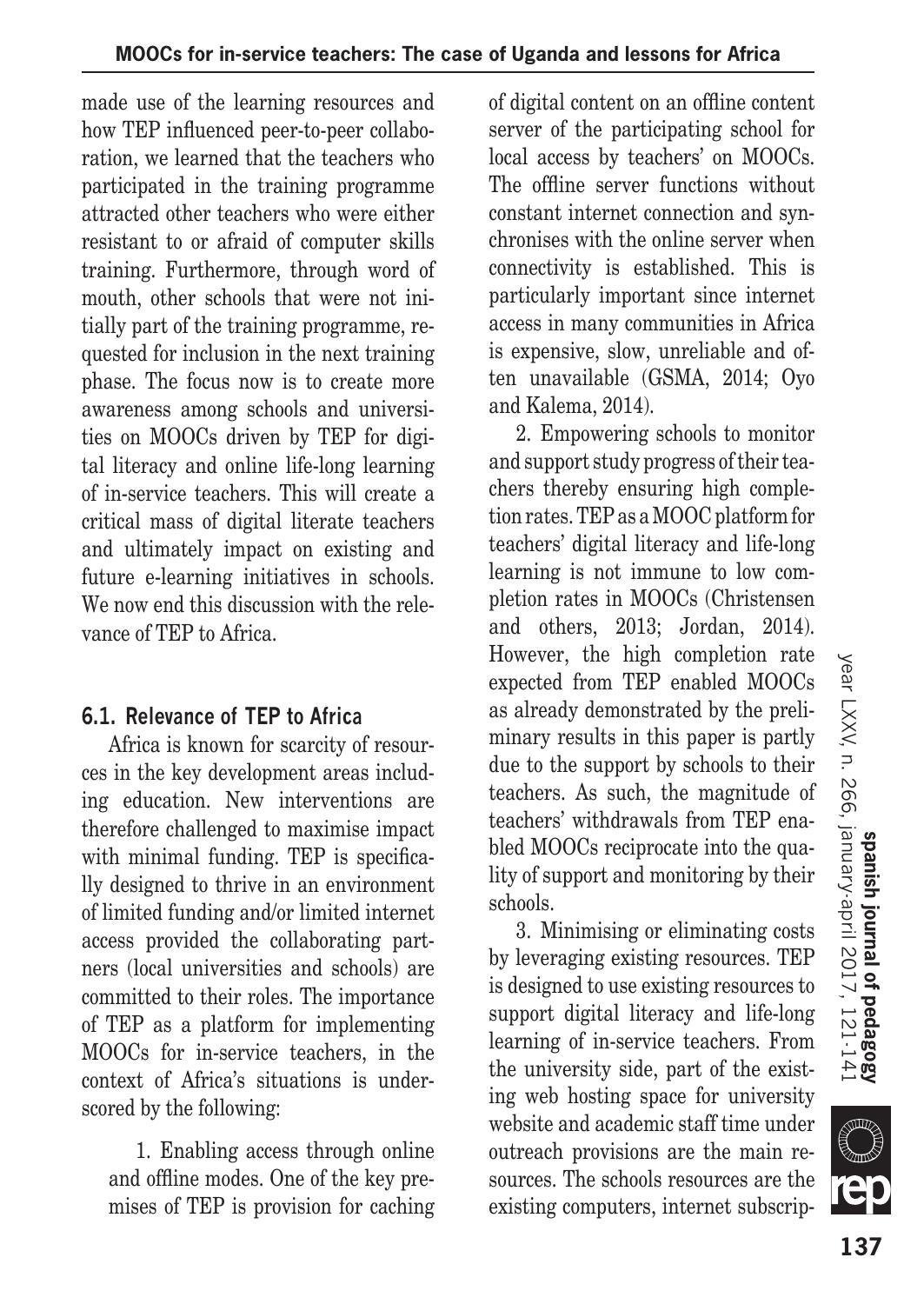tion, and ICT personnel. Through devotion to TEP enabled MOOCs by the collaborating university faculty/unit and school coordinators, greater teachers' digital literacy and other forms of literacy is achievable.

4. Flexible implementation options for the university as the main driver of TEP enabled MOOCs. Any university wishing to implement MOOCs under TEP has several initiation options, e.g., through existing school practice programme whereby undergraduate students majoring in education promote and support TEP in secondary schools during their school practice. Alternatively, the university can engage schools with relevant ICT resources directly as community outreach activity.

5. Life-long learning opportunity. TEP primarily supports basic computer literacy of teachers on which other skills programmes can be addressed. Other planned programmes beyond digital literacy currently include: development of learning objects, computer networking, computer repair, computer security, business process outsourcing and project management. New programmes can be initiated as their need arise.

The outstanding advantage of TEP enabled MOOCs is its unique sustainability strategy which is based on solidarity between its implementers (universities and schools) and reliance on existing resources (eg, university staff time, and computers and internet in schools), and not direct funding.

## **7. Conclusion**

In this paper, we have presented TEP as a specialised MOOC platform for in-service teachers' digital/computer literacy and online life-long learning. TEP supports life-long learning through short course programmes in or at the interface of education, management studies, and information technology. For greater effectiveness and long term sustainability, TEP uses a unique implementation strategy involving teachers and their schools' support (technical personnel, computers and internet), and a local university. This extends the relevance of TEP beyond Uganda, where it has been successfully piloted, to the wider African situation. Moreover, TEP is also accessible offline through a local content managed under school account.

The effectiveness of TEP was tested in a pilot study involving four schools, each with 30 teachers. Percentage completions against age of these teachers were investigated and an average computer skills training completions of 89% was recorded for the four schools combined. These results confirm that teachers' digital literacy MOOCs are successful when teachers are adequately supported internally by their schools and externally by a university. In other words, as the participating schools provide the push force and the collaborating university the pull force, the resulting effect is teachers' improved digital literacy.

Judging from the findings reported in this paper, this study may be viewed as a model case, however, in depth analysis shows disparities in completions between teachers of mathematics and science sub-

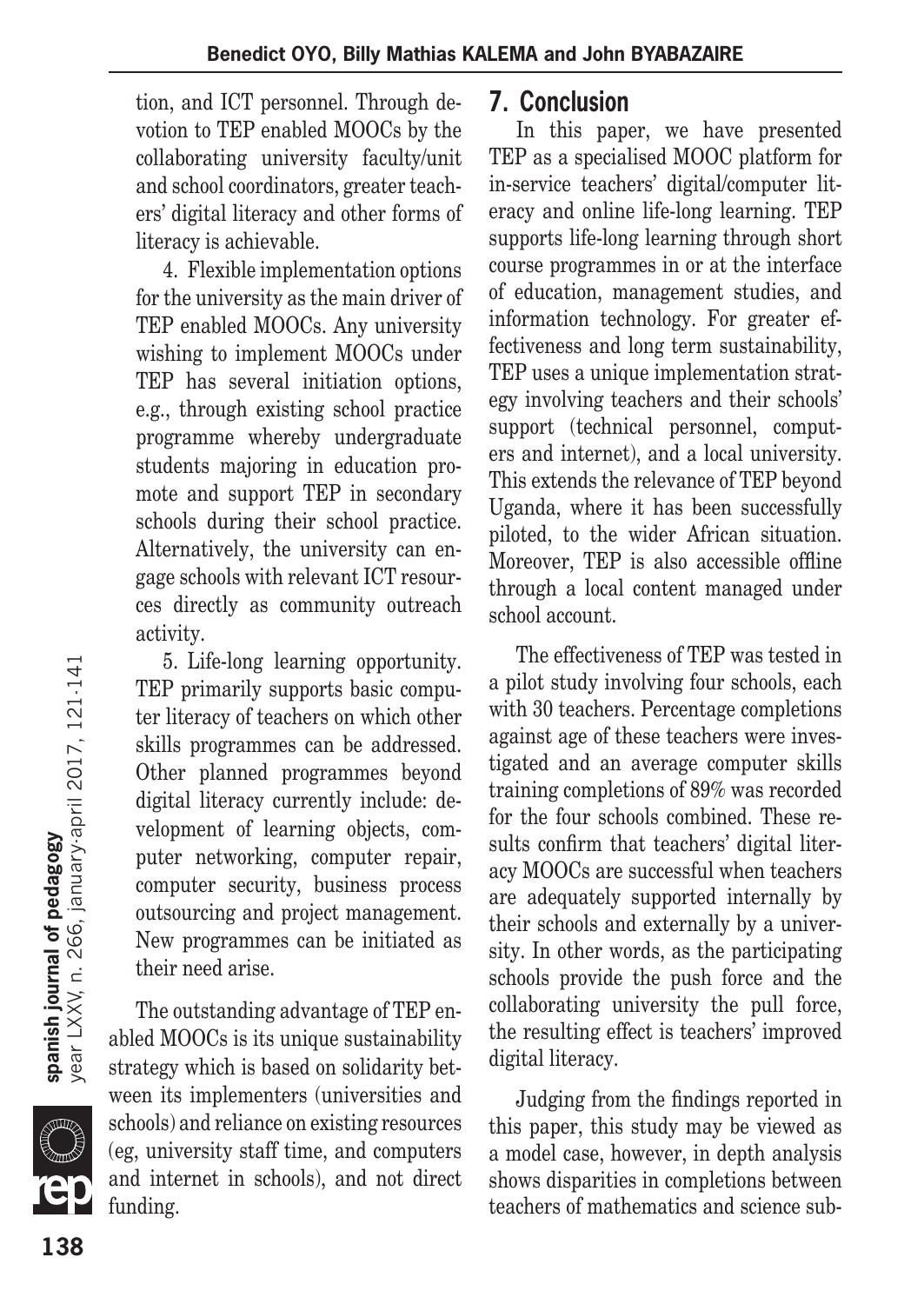jects versus the rest of the arts subjects. In fact the 11% completion deficit in this study, were all teachers of arts subjects. In light of this revelation, future research should investigate the effect of subject specialisation on teachers' use of technology to engage and support learning. Furthermore, digital/computer literacy is only the entry point into teachers' literacy needs. Other types of literacy, eg, multimedia literacy need to be addressed if teachers are to fully integrate ICTs into teaching and learning.

# **References**

- Adomi, E. & Kpangban, E. (2010). Application of ICTs in Nigerian secondary schools. *Library Philosophy and Practice*, 345. Retrieved from: *http://digitalcommons.unl.edu/libphilprac/345*
- Amenyedzi, F. W. K., Lartey, M. N. & Dzomeku, B. M. (2011). The use of computers and internet as supplementary source of educational material: a case study of the senior high schools in the Tema Metropolis in Ghana. *Contemporary Educational Technology*, *2* (2), 151-162.
- Andema, S., Kendrick, M., & Norton, B. (2013). Digital literacy in Ugandan teacher education: insights from a case study. *Reading & Writing*, *4* (1), 1-8.
- Buabeng-Andoh, C. (2012). Factors influencing teachers' adoption and integration of information and communication technology into teaching: a review of the literature. *International Journal of Education and Development using Information and Communication Technology*, *8* (1), 136-155.
- Byabazaire, J. & Oyo, B. (2014). *Student centred learning in Uganda: the Mwalimu open educational resource*. Saarbrücken: Lambert Academic Publishing.
- Christensen, C., Steinmetz, A., Alcorn, B., Bennett, A., Woods, D., & Emanuel, E. (2013). The MOOC Phenomenon: Who Takes Massive Open Online Courses and Why? *Social Science Research Network*. Retrieved from: *http:// papers.ssrn.com/sol3/papers.cfm?abstract\_ id=2350964*
- Furuholt, B. & Kristiansen, S. (2007). A ruralurban digital divide? Regional aspects of internet use in Tanzania. *International Journal on Information Systems in Developing Countries*, *31* (6), 1-15.
- GSMA. (2014). *Digital inclusion report*. London.
- Gruszczynska, A., Merchant, G., & Pountney, R. (2013). Digital futures in teacher education: exploring open approaches towards digital literacy. *The Electronic Journal of e-Learning*, *11* (3), 193-206.
- Hall, R., Atkins, L. & Fraser, J. (2014). Defining a self-evaluation digital literacy framework for secondary educators: the DigiLit Leicester project. *Research in Learning Technology*, *22*, 21440.
- Horan, S. (2013). *The Effect of Learning Styles and E-Learning Tools on the Training of ICT to Digital Immigrants in Life Long Learning*. Published master's dissertation. Dublin Institute of Technology, Ireland.
- Howard, S. K., Chan, A., & Caputi, P. (2015). More than beliefs: Subject areas and teachers' integration of laptops in secondary teaching. *British Journal of Educational Technology*, *46* (2), 360-369.
- Howie, S. J., Muller, A., & Paterson, A. (2005). *Information and communication technologies in South African secondary schools*. Cape Town: HSRC Press.
- Labbas, R. & Shaban, R. E. (2012). Teacher development in the digital age. *Teaching English with Technology*, *13* (3), 53-64.
- Lorenz, R., Eickelmann, B., & Gerick, J. (2015). What affects students' computer and informa-

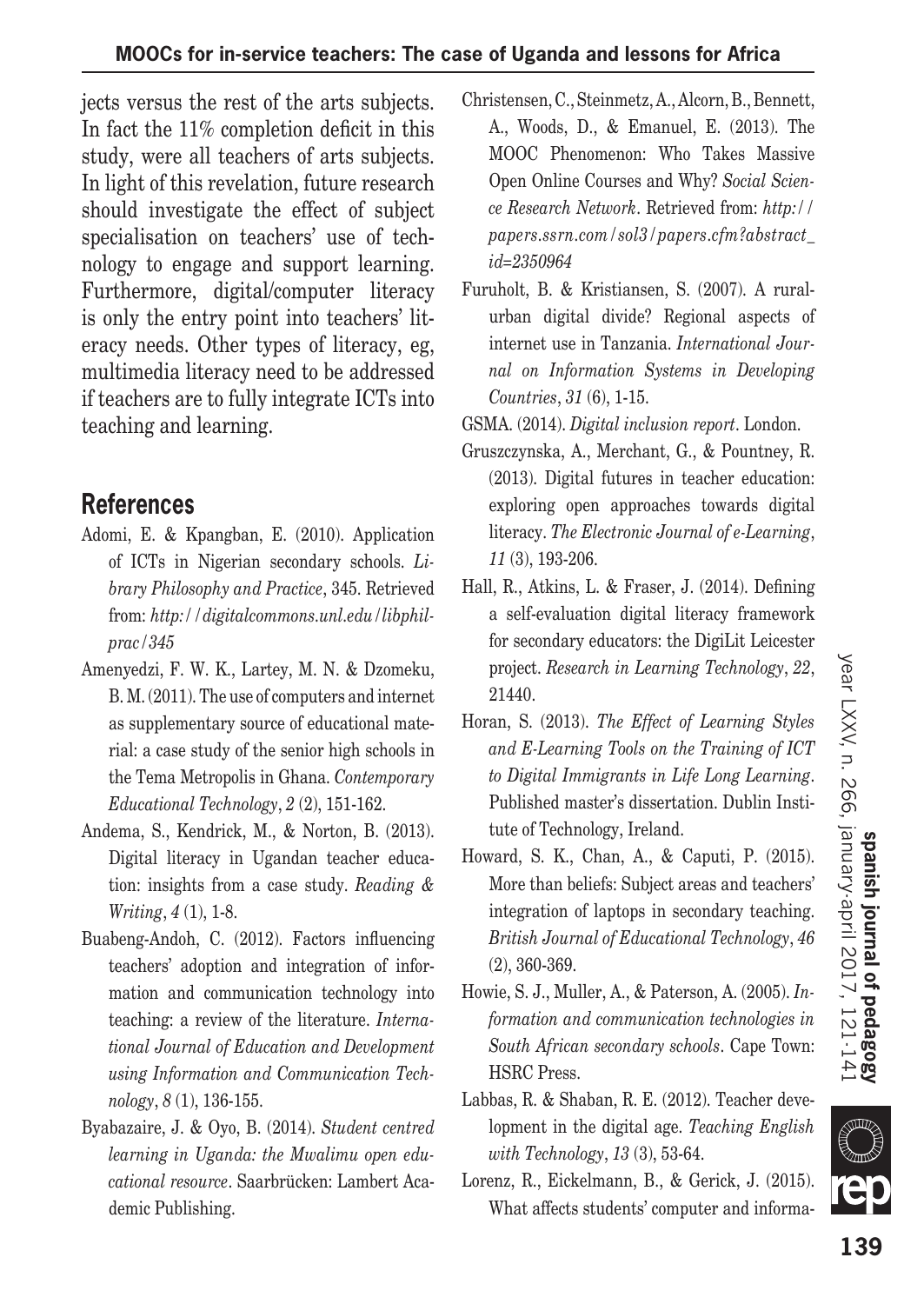tion literacy around the world? – An analysis of school and teacher factors in high performing countries. *Proceedings of 26th International Conference of SITE* (Society for Information Technology & Teacher Education), Las Vegas, US, 1212-1219.

- Jobe, W. (2013). A Kenyan Cloud School. Massive Open Online & Ongoing Courses for Blended and Lifelong Learning. *Open Praxis*, *5* (4), 301-313.
- Jordan, K. (2014). Initial trends in enrolment and completion of massive open online courses. *International Review of Research in Open and Distance Learning*, *15* (1), 130-160.
- Macleod, H., Haywood, J., Woodgate, A., & Alkhatnai, M. (2015). Emerging patterns in MOOCs: Learners, course design and directions. *TechTrends*, *59* (1), 56-63.
- Mathipa, E. R. & Mukhari, S. (2014). Teacher factors influencing the use of ICT in teaching and learning in South African urban schools. *Mediterranean Journal of Social Social Sciences*, *5* (23), 1213-1220.
- Markon, A. G. (2013). *Perspectives on ICT Adoption in Ugandan Schools*. Published master's dissertation. Michigan Technological University. Retrieved from: *http://www.mtu.edu/ peacecorps/programs/science-education/ pdfs/tony-markon-thesis-final.pdf*
- Mbangwana, M. A. (2008). Introduction of ICT in Schools and Classrooms in Cameroon. In K. Toure, T.M.S. Tchombe & T. Karsenti (Eds). *ICT and Changing Mindsets in Education.* Bamenda: Langaa.
- Mdlongwa, T. (2012). ICT as a means of enhancing education in schools in South Africa: challenges, benefits and recommendations. *Policy Brief*, 80. Africa Institute of South Africa.
- Mooketsi, B. E. & Chigona, W. (2014). Different Shades of Success: Educator Perceptions of Government Strategy on E-Education in

South Africa. *The Electronic Journal of Information Systems in Developing Countries*, *64* (8), 1-15.

- Murphy, P. & Wolfenden, F. (2013). Developing a pedagogy of mutuality in a capability approach: Teachers' experiences of using the open educational resources (OER) of the teacher education in sub-Saharan Africa (TESSA) programme. *International Journal of Educational Development*, *33* (3), 263-271.
- Ndlovu, N. S. & Lawrance, D. (2012). *The quality of ICT use in South African classrooms*. Paper presented at Towards Carnegie III Conference. University of Cape Town, South Africa.
- Ngimwa, P. & Wilson, T. (2012). An empirical investigation of the emergent issues around OER adoption in Sub-Saharan Africa. *Learning, Media and Technology*, *37* (4), 398-413.
- Olson, J., Codde, J., Demaagd, K., Tarkleson, E., Sinclair, J., Yook, S. *et al* (2011). *An analysis of e-learning impacts and best practices in developing countries with reference to secondary school education in Tanzania*. A publication of Michigan State University. Retrieved from: *http://tism.msu.edu/ict4d*
- Ottestad, G. (2013). School leadership for ICT and teachers' use of digital tools. *Nordic Journal of Digital Literacy*, *8*, 107-125.
- Oyo, B. & Kalema, B. M. (2014). MOOCs for Africa by Africa. *International Review of Research in Open and Distributed Learning*, *15* (6), 1-13.
- Voogt, J., Erstad, O., Dede, C., & Mishra, P. (2013). Challenges to learning and schooling in the digital networked world of the 21st century. *Journal of Computer Assisted Learning*, *29* (5), 403-413.
- Walls, E., Santer, M., Wills, G., & Vass, J. (2015). A blueprint strategy for e-education provision in South Africa. *The Electronic Journal of Information Systems in Developing Countries*, *70* (7), 1-24.